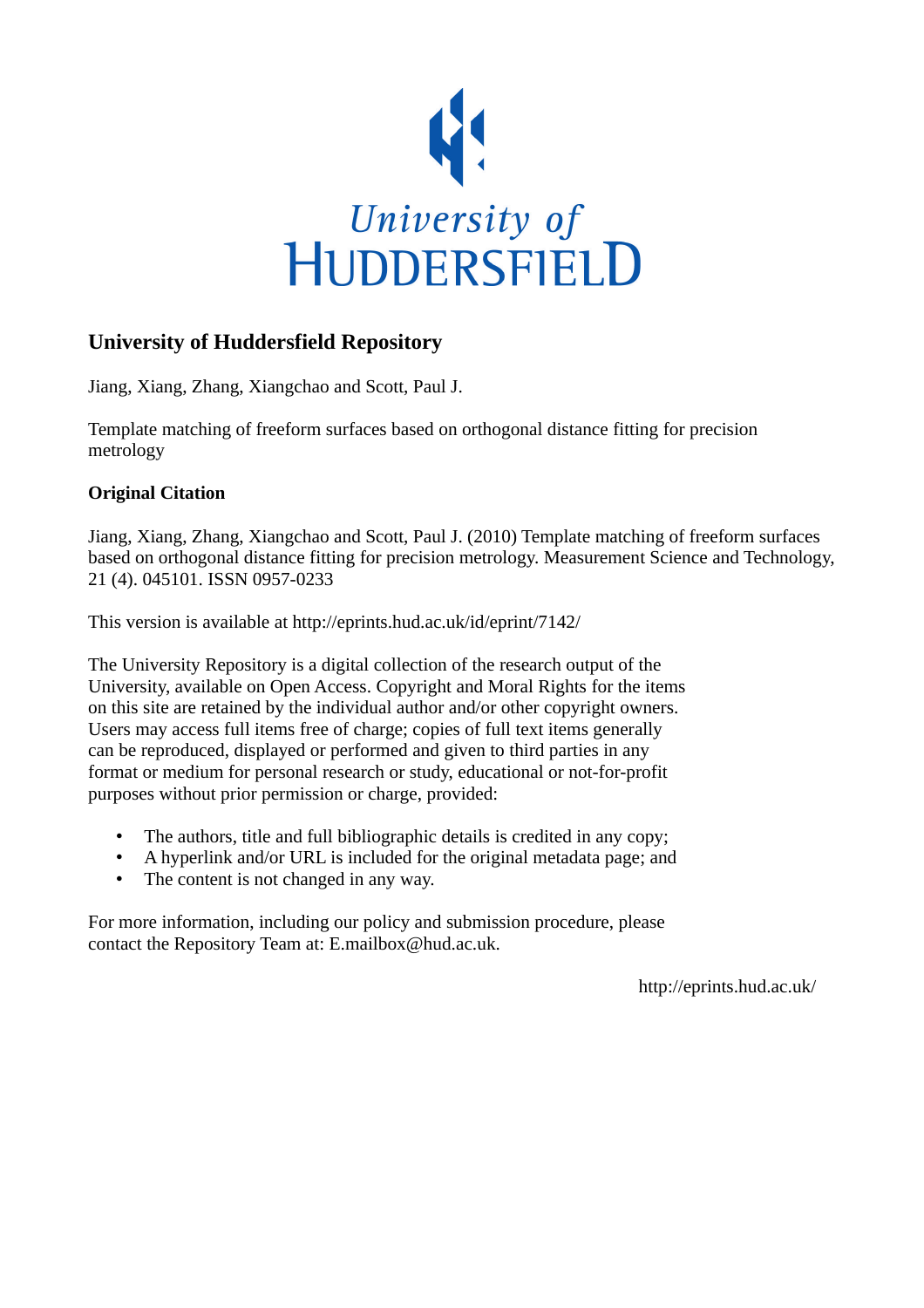# **Template Matching of Freeform Surfaces Based on Orthogonal Distance Fitting for Precision Metrology**

**Xiangqian Jiang**<sup>1</sup> **, Xiangchao Zhang**<sup>1</sup> **, Paul J Scott**<sup>1</sup>*,*<sup>2</sup>

<sup>1</sup> Centre for Precision Technologies, University of Huddersfield, HD1 3DH, UK

<sup>2</sup> Taylor-Hobson Ltd, PO Box 36, 2 New Star Road, Leicester, LE4 9JQ, UK

E-mail: x.jiang@hud.ac.uk

**Abstract.** Freeform surfaces are widely used in advanced optical and mechanical devices. In order to assess the form quality of a freeform surface, it is required to match the measurement surface with the design template. To improve the matching efficiency and accuracy, the whole procedure is divided into two stages, rough matching and final fitting. A new rough matching method, called the structured region signature is proposed. The structured region signature is a generalized global feature which represents the surface shape by a one dimensional function. The template location occupying the best matching signature is considered to be the correct rough position of the measurement surface. After that the motion parameters are updated iteratively based on the orthogonal distance fitting. The dependency between the foot-point parameters of the projection points and the motion parameters is derived from the closestdistance relationship between correspondance point pairs. Numerical experiments are given to demonstrate the validity of this approach.

PACS numbers: 06.20.Dk, 06.60.Sx, 07.05.Tp

*Keywords*: freeform surface, form error evaluation, matching, orthogonal distance fitting Submitted to: *Meas. Sci. Technol.*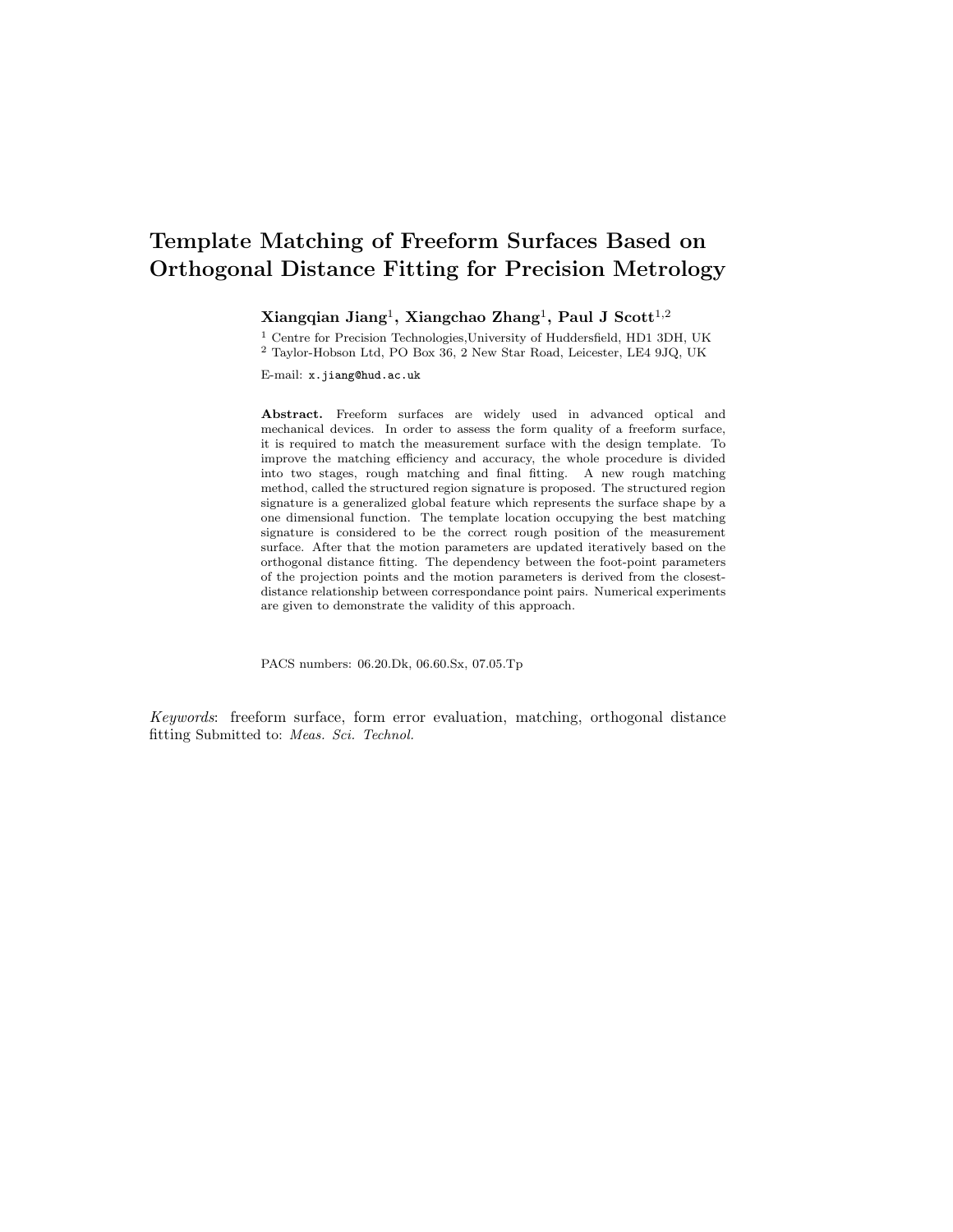### **1. Introduction**

Traditionally, most industrial components are composed of simple geometries like planes, spheres and cylinders. With the development of science and technologies, more and more particular functions are required on the components, for example, an F-theta lens is used to provide a flat image field at the plane of interest in laser printers, and the airplane wings and fuselage is required to reduce the aerodynamic resistance. The simple shaped components do not meet these requirements. Therefore more and more new essential components with *freeform surfaces* (also termed *sculptured surfaces* or *curved surfaces* [1]) are being developed by researchers and manufactured by industry. In metrology, freeform surfaces are defined as the surfaces which have no invariance degree [2], i.e. a freeform surface has no symmetry in translation or rotation.

The surface form plays an essential role in the characteristics of freeform components. The form error of simple geometries is assessed by terms of flatness, roundness, sphericity etc involving gauges for different shapes and applications [3]. For complex-shaped surfaces, e.g. marine propellers [4], it requires highly skilled technicians to check the surface with numerous mechanical gauges. In optical engineering, the form qualities of optics are generally tested with the Newton or Fizeau interferometer [5]. A quality test plate or a reference surface is required. The inspection in this way depends heavily on the technician's proficiency and the manufacturing accuracy of the test plates or gauges. It is evident that the task is very inefficient and expensive; more importantly, the inspection accuracy cannot be guaranteed. Consequently various automatic techniques have been developed– a design template is provided as a reference to represent the nominal shape of a freeform component and discrete data are measured from the component by instruments. The deviation between the measurement data and the template is regarded as the form error of the freeform surface and can be calculated quantitatively with mathematical techniques. In this way human operation is no longer necessary, thereby greatly saving time and cost, at the same time, improving the evaluation accuracy.

Usually the measured data are not exactly located in the same coordinate system with the template, and the form error cannot be obtained by directly subtracting the reference template from the data. Slight misalignment between the two coordinate systems can cause serious errors in the evaluation of the form quality. This is fatal for some key freeform elements which have higher form accuracy and perform critical functionality. Misalignment shall be eliminated to bring the template and data into a common coordinate system.

*Matching* (also referred to as *localization*, *alignment* [6], *registration* or *bestfitting*) is generally formulated as an optimization problem involving the search for motion parameters (three rotation angles and a translation vector) that minimize an objective function which quantifies the matching quality, such as the average squared distance between the two surfaces,

$$
E = \sum_{i=1}^{N} ||\mathbf{q}_i - (\mathbf{R}\mathbf{p}_i + \mathbf{t})||^2
$$
 (1)

where  $\mathbf{q}_i$  is the correspondance template point of an arbitrary measurement point  $\mathbf{p}_i$ . **R** is the optimal rotation matrix and **t** is the translation vector.

At present, there is a lack of practical and effective methods to characterize the form qualities of freeform surfaces. This paper presents an effective algorithm to match smooth freeform surfaces for precision coordinate metrology.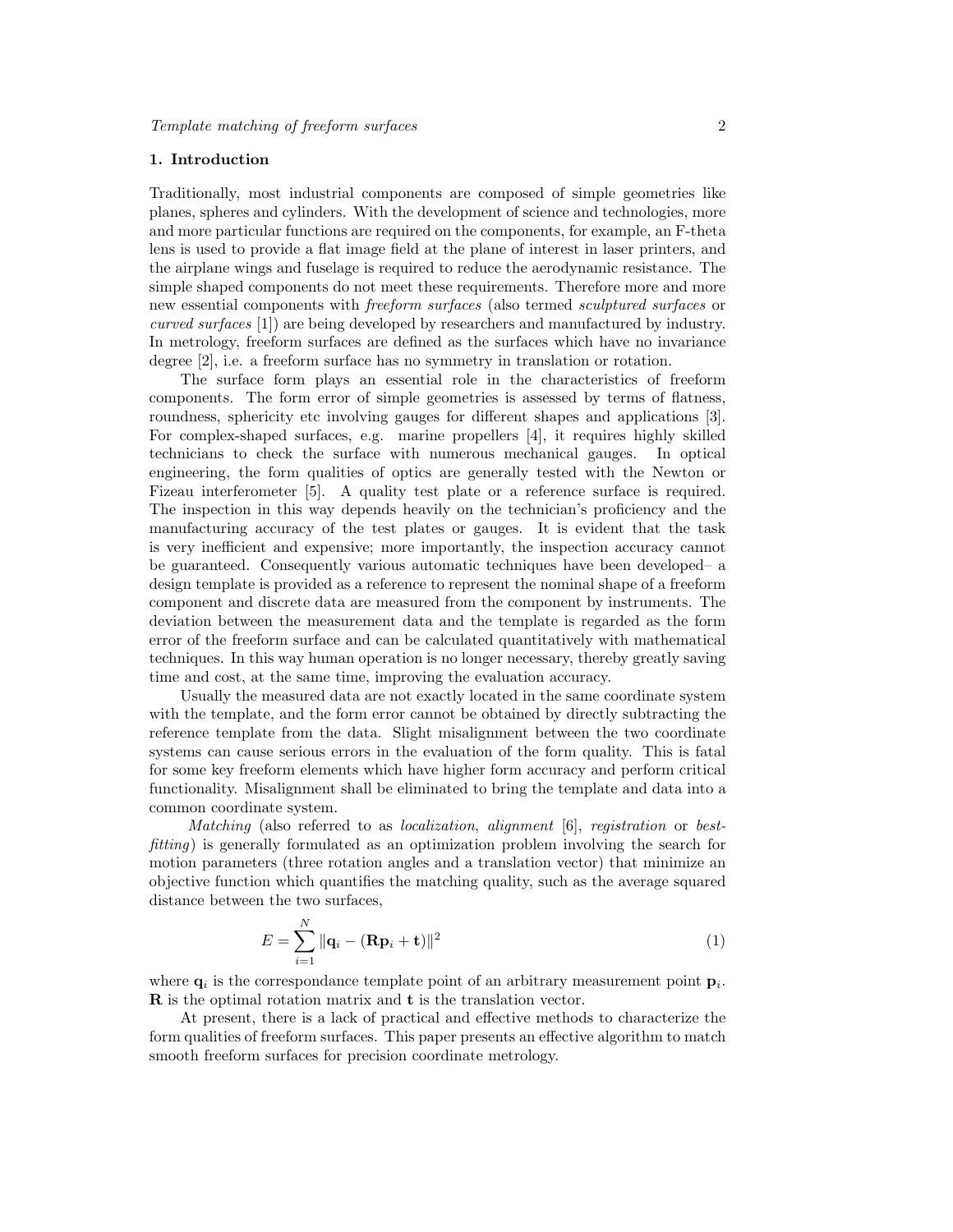#### **2. Review of Related Work**

The most straightforward way to match the measurement data with the nominal surface is to minimize the objective function in Equation (1) using derivative-based algorithms. However, the convergence domains of these methods are very small and a good initial guess is required, otherwise false matching solutions can be yielded. Consequently various techniques have been developed to supply a rough matching between surfaces in different fields, e.g. computer aided design, computer vision and pattern recognition etc.

Some researchers utilize simple features on the surfaces. Wang et al [7] employed feature points, feature lines, and feature planes. The gravity centre is defined to be the feature point and the best fitted plane is taken as the feature plane. The feature line is defined as the vector from the gravity centre pointing to the farthest point on the surface. Then the two surfaces can be aligned based on these features. Cheung et al [8] proposed a five-point method. Five characteristic points are defined for each surface respectively–the gravity centre and four corner points. Then the gravity centres are overlapped and the measurement surface is rotated to minimize the sum of the distances between the five characteristic point pairs. These two methods suppose that the template and the measurement surface are of the same size and approximately from the same location. But usually the measured data is only one small region of the design template, hence global features like gravity centre or normal vectors will be invalid.

If the the measured surface includes some salient features like holes, slots, pockets etc, these features can be adopted to align the model and the measurement data [9, 10]. However, most smooth freeform surfaces do not contain any salient features, thus these methods are not very suitable in such cases. Some mathematical features, like moments, invariances, Fourier descriptors, correlations etc are globally defined on the entire surface or in the overlapping area for computer vision and image processing [11, 12, 13]. These methods are not sufficiently representative for geometric details. Some local features, like curvatures, shape index, integral volume descriptor etc can also be adopted as shape descriptors [14, 15, 16]. These methods establish correspondances between points or point groups by comparing the descriptor values and distance constraints. Transformation between the two surfaces is calculated with a clustering/voting method. Because these descriptors are usually calculated from a point and its neighbourhood using derivative methods, they are very sensitive to measurement noise and outliers, thus are prone to false matching results. In the computer vision field, some generalized features (also termed *shape descriptors* or *signatures* [17]) are defined, such as the spin image [18], point signature [19], geometric histogram [20] etc. They usually break down the 3D information of the surface into a stack of 2D descriptors on which robust 2D image matching techniques can be applied. These methods are effective and robust to match smooth freeform surfaces. However, it is very computationally expensive to extract and compare these locally defined generalized features.

When a rough position is supplied by the initial matching, refinement is carried out thereafter to obtain higher matching accuracy. The ICP (*Iterative Closest Point*) algorithm is the most popular final optimization method [21, 22]. This method establishes correspondance pairs between the measurement data and the template points, and iteratively calculates the optimal transformation parameters to minimize the distances between the correspondance pairs. This method can register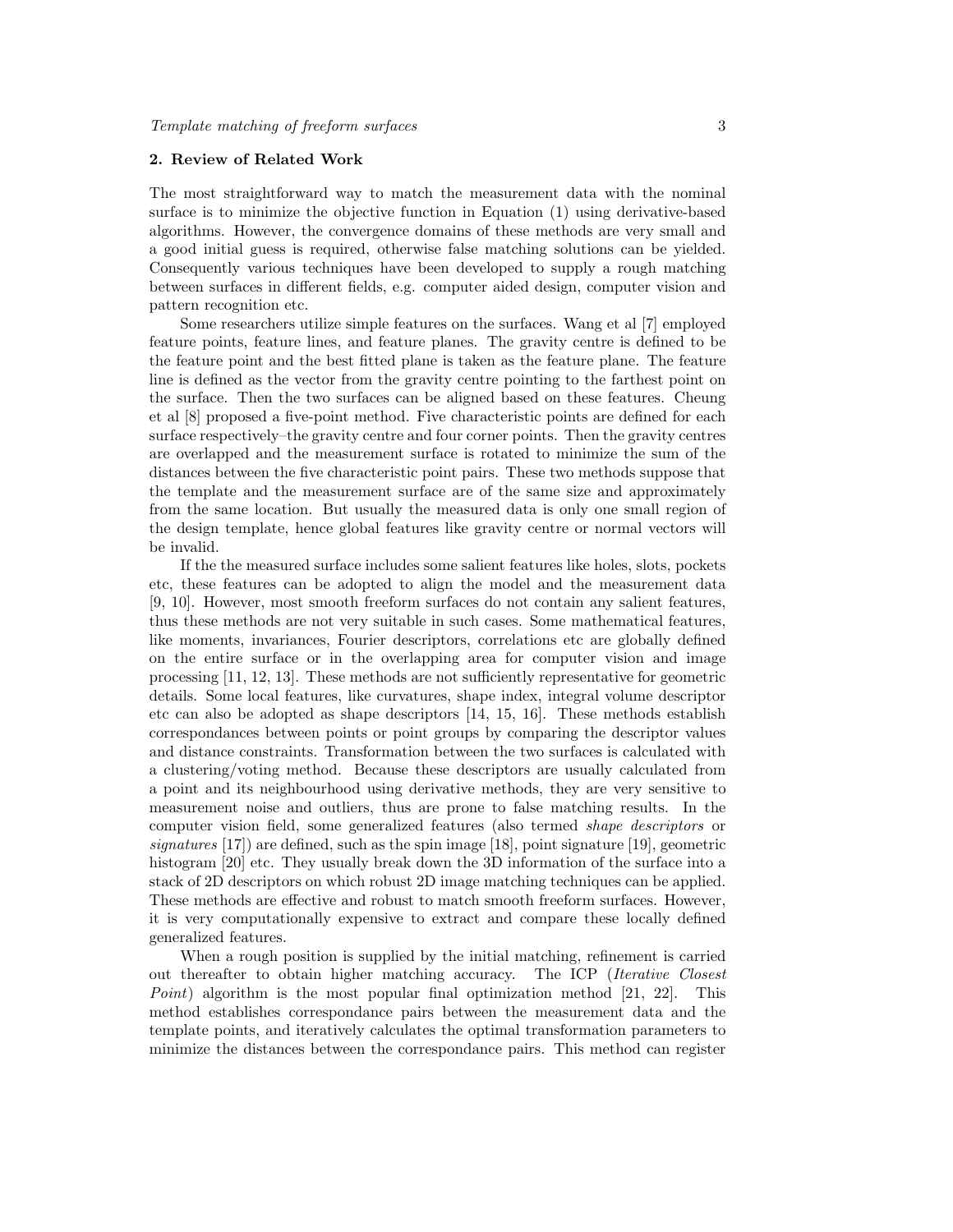several types of geometric data such as point sets, triangle sets, implicit surfaces or parametric surfaces, and has no particular restrictions on the surface shape. It is very computationally expensive to establish point correspondances. The iterative process tends to be trapped at a local minimum [23], because of the non-convex character of the optimization task. Therefore many variations have been developed for the ICP method to improve the efficiency and accuracy [24].

If a continuous representation of the nominal template is supplied or the template is easy to reconstruct from discrete point sets, derivative based methods, such as the Gauss-Newton, steepest gradient descent and Levenberg-Marquardt algorithms can be adopted [25]. Many researchers paid attention on the fitting of simple geometries like quadric surfaces [26, 27, 28, 29], but the fitting methods of freeform surfaces have not been well developed. Fitzgibbon fitted 3D complex surfaces using the Levenberg-Marquardt algorithm by minimising the Huber estimator in the *z* direction[30]. Boggs et al proposed an algorithm to minimize the mean squared orthogonal distance for explicit complex surfaces [31]. Sourlier [32] discussed the fitting of parametric surfaces based on orthogonal distance regression. For each measured point **p***<sup>i</sup>* , the foot-point parameters  $\mathbf{u}_i$  associated with the correspondance point  $\mathbf{q}_i$  were required to indicate its location on the nominal surface. The dependency between the motion parameters and the foot-point parameters of the correspondance points were ignored. This will reduce the accuracy of the fitted results.

# **3. The Structured Region Signature Method**

Unlike traditional industrial components and simple geometries, most smooth freeform surfaces do not have any salient features or shape parameters to be utilized for matching and alignment. Based on Chua et al's point signature [19], this paper proposes a novel generalized feature, called the *Structured Region Signature* (SRS) to describe the shape of freeform shapes.

# *3.1. Definition of the Structured Region Signature*

Given a freeform surface consisting of discrete points,  $P = \{p_i \in \mathbb{R}^{3 \times 1}, i =$  $\{1, 2, \dots, N\}$ , the central point  $\mathbf{c} = [x_c, y_c, z_c]^T$  on the surface is selected and a sphere is constructed centred at **c** with a radius *R* such that it is cut into two parts by the surface. To make the signature more descriptive, the radius *R* should be as large as possible provided that the sphere is within the boundary of the surface. Practically, *R* is selected to be the smallest distance from  $\bf{c}$  to the boundary, as shown in Figure 1(a). All the points lying within the sphere (they are called *region points* and denoted with dots in Figure 1(b)) constitute a region *Re*. A plane **p** is fitted through the region, i.e. a plane  $ax + by + cz + e = 0$  such that,

$$
(a, b, c, e) = \arg\min_{\mathbf{p}_i \in Re} \frac{(ax_i + by_i + cz_i + e)^2}{a^2 + b^2 + c^2}
$$
 (2)

where  $\mathbf{p}_i = [x_i, y_i, z_i]^T$  is an arbitrary region point.

In practice, the normal vector  $\mathbf{n} = [a, b, c]^T$  of the plane is calculated with an eigenvector method. Firstly a  $3 \times 3$  symmetric covariance matrix is constructed,

$$
\mathbf{A} = \sum_{\mathbf{p}_i \in Re} (\mathbf{p}_i - \mathbf{p}_c)(\mathbf{p}_i - \mathbf{p}_c)^T
$$
\n(3)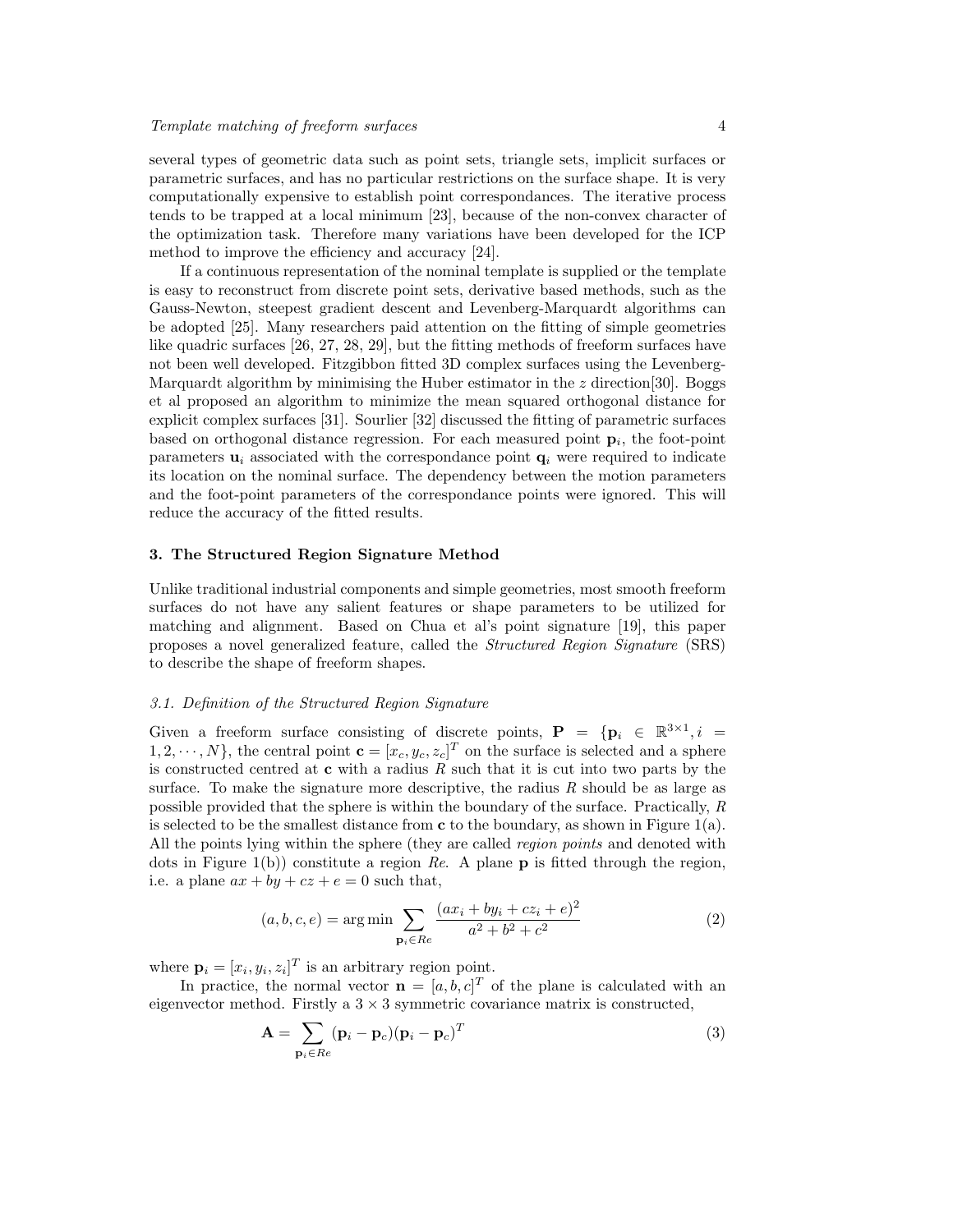where  $p_c$  is the gravity centre of all the region points.

If  $\lambda_1 \geq \lambda_2 \geq \lambda_3$  denote the eigenvalues of **A** associated with unit eigenvectors  $\mathbf{v}_1, \mathbf{v}_2$  and  $\mathbf{v}_3$  respectively,  $\mathbf{v}_3$  [33] is taken to be the normal vector **n**.

A new plane **p** *′* is defined by moving the best-fitted plane **p** to go through the centre point **c**, without changing the normal vector **n**. The function of the new plane **p** *′* is,

$$
a(x - x_c) + b(y - y_c) + c(z - z_c) = 0
$$

or rewritten as

$$
ax + by + cz + e' = 0 \tag{4}
$$

Then an appropriate number, e.g. *N<sup>c</sup>* of region points lying nearest to the sphere surface are selected to constitute a circle, see Figure  $1(b)$ . These circle points are projected onto the plane **p** *′* and the signed projection distances are,

 $d_i = ax_i + by_i + cz_i + e', i = 1, 2, \dots, N_c$  (5)

The corresponding projection points  $\{p'_{i}\}\$  on the plane are

$$
\begin{bmatrix} x'_i \\ y'_i \\ z'_i \end{bmatrix} = \begin{bmatrix} x_i - ad_i \\ y_i - bd_i \\ z_i - cd_i \end{bmatrix}
$$
 (6)

To make the surface signature independent of the orientation and position of the surface, a local cylindrical coordinate system is defined, by setting the signature centre **c** as the original point and defining the normal vector as the *z* axis  $[0, 0, 1]^T$ , thus yielding the projection plane **p**<sup>*'*</sup> to be the *r−θ* plane. Hence the signed distances  $\{d_i\}$ of all the circle points form a one dimensional function with respect to the azimuth angles  $\{\theta_i | -\pi < \theta_i \le \pi, i = 1, 2, \cdots, N_c\}$ , as shown in Figure 1(d). This distance profile is called the SRS of the surface.

# *3.2. The Matching Procedure using the SRS Method*

The measurement surface is usually only one small region of the design template, thus the real correspondance location of the measurement surface is unknown on the template. The core idea of this initial matching method is to construct SRSs  ${St_i}{\mid i = 1, 2, \ldots, N_s}$  on some selected plausible correspondance locations on the template using the same radius *R* with the measurement signature *Sm*. The location which occupies the most similar signature with that of the measurement surface is regarded to be the best matching. The matching procedure is illustrated in Figure 2.

If the surface is smooth, the signature curve should also be smooth. However, the circle points are not exactly located on the sphere. This will introduce undulations on the signature curve, causing the SRS not to faithfully describe the surface shape. Therefore all the signature profiles are interpolated with some smoothing techniques, e.g. least squares cubic splines [34].

As the two coordinate systems of the measurement surface and the template are probably misaligned, there may be a relative shift  $\phi$  in the azimuth angle between their signature profiles. Given a template signature *St<sup>i</sup>* and the measurement signature *Sm*, the similarity between them is evaluated with *the structure function*,

$$
\{St_0, \phi_0\} = \arg\min \int_{-\pi}^{\pi} \left[ Sm(\theta + \phi) - St_i(\theta) \right]^2 d\theta \tag{7}
$$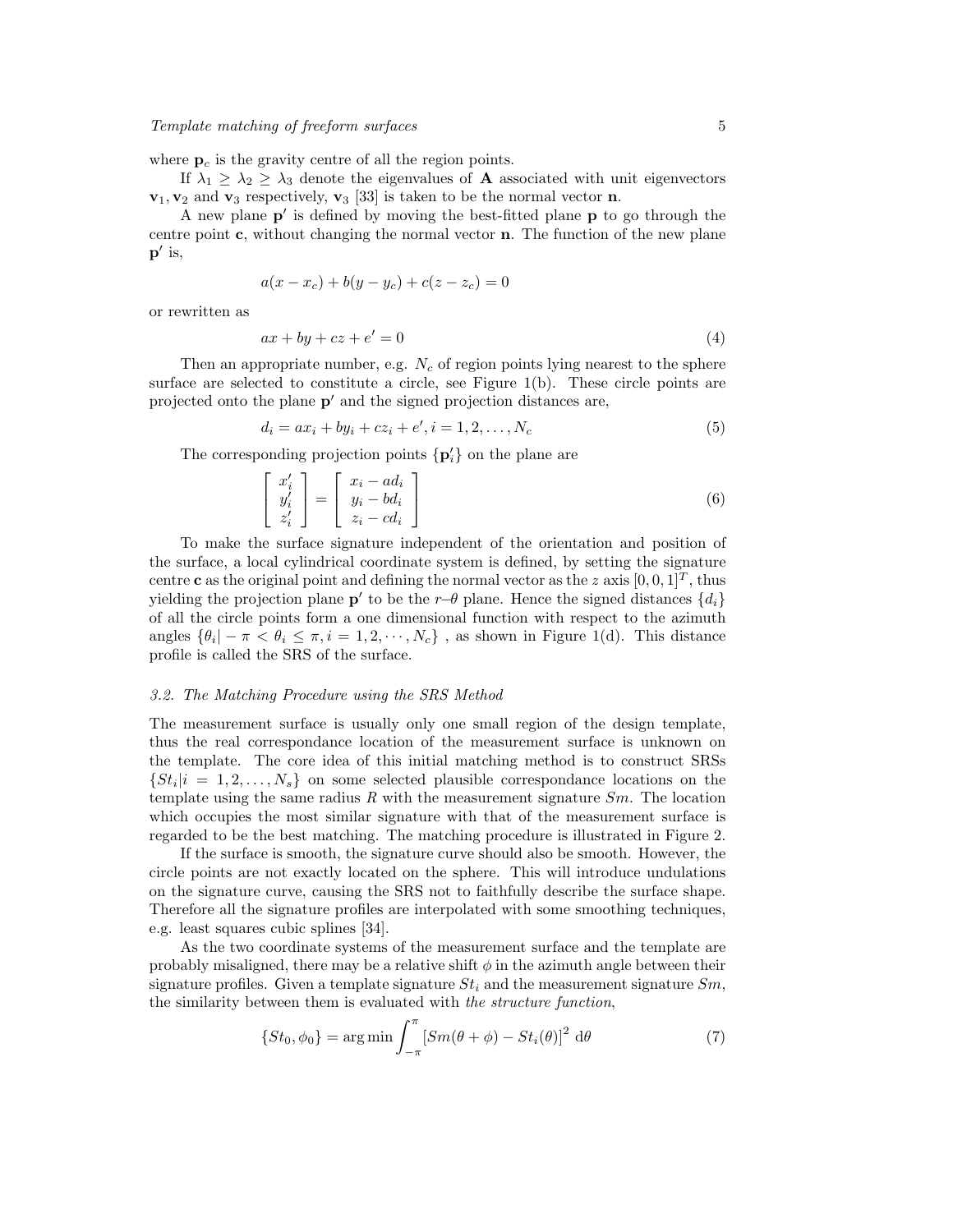where  $-\pi < \phi < \pi$  is the azimuth shift between the two signatures.

Practically, the signature curves are sampled uniformly with an appropriate interval, e.g.  $2\pi/N_c$ . Thus the signature curves become discrete date set  $\{S(\theta_k)|k=$  $1, 2, \dots, N_c$  and the candidate shift angles will be,

$$
\phi_j = \frac{\pi}{N_c}(2j - N_c), j = 1, 2, \cdots, N_c
$$

Subsequently Equation (7) will have a discrete representation,

$$
\{St_0, \phi_0\} = \arg\min \sum_{k=1}^{N_c} \left[ Sm(\theta_k + \phi_j) - St_i(\theta_k)\right]^2 \tag{8}
$$

After all the signatures are compared, the location associated with the signature  $St_0$  and shift angle  $\phi_0$  which occupies the least dissimilarity value is regarded as the best matching. Here the centre of the measurement signature is denoted with **c***m*, the centre of the best-matching template signature  $St_0$  is  $\mathbf{c}_t$ , and the two corresponding normal vectors are  $\mathbf{n}_m$  and  $\mathbf{n}_t$  respectively.

The measurement surface is rotated thereafter to align the two normal vectors. Three unit vectors are defined to construct two orthonormal frames for measurement and template surfaces,

$$
\begin{cases}\n\mathbf{n}_0 = (\mathbf{n}_m \times \mathbf{n}_t) / ||\mathbf{n}_m \times \mathbf{n}_t|| \\
\mathbf{n}_1 = (\mathbf{n}_m \times \mathbf{n}_0) / ||\mathbf{n}_m \times \mathbf{n}_0|| \\
\mathbf{n}_2 = (\mathbf{n}_t \times \mathbf{n}_0) / ||\mathbf{n}_t \times \mathbf{n}_0||\n\end{cases}
$$
\n(9)

Then the rotation matrix to align the two orthonormal frames is,

$$
\mathbf{R}_1 = [\mathbf{n}_t, \mathbf{n}_0, \mathbf{n}_2] \times [\mathbf{n}_m, \mathbf{n}_0, \mathbf{n}_1]^T
$$
\n(10)

Because there is a shift angle  $\phi_0$  between the two signatures, the measurement surface needs to be rotated about the normal vector  $\mathbf{n}_t = [a_t, b_t, c_t]^T$ . This rotation matrix is [36],

$$
\mathbf{R}_2 = \begin{bmatrix} c + n_x^2(1-c) & n_z s + n_x n_y(1-c) & -n_y s + n_x n_z(1-c) \\ -n_z s + n_x n_y(1-c) & c + n_y^2(1-c) & n_x s + n_y n_z(1-c) \\ n_y s + n_x n_z(1-c) & -n_x s + n_y n_z(1-c) & c + n_z^2(1-c) \end{bmatrix}
$$

where  $s = \sin(\phi_0)$  and  $c = \cos(\phi_0)$ .

Finally the measurement surface is translated to overlap the two signature centres, and the new measurement surface is,

$$
\mathbf{P}' = \mathbf{R}_2 \mathbf{R}_1 (\mathbf{P} - \mathbf{c}_m) + \mathbf{c}_t \tag{11}
$$

#### *3.3. Implementation Issues*

If the discrete points are very sparse on the surface, the circle points will not be located sufficiently close to the sphere surface, which will cause unnecessary undulations on the signature curve. In fact, the most exact way to obtain a signature curve is not to interpolate the discrete circle points, but directly to calculate the intersection curve between the freeform surface and the sphere. However it is usually very computationally expensive. In this case, a new circle can be obtained by moving the circle points iteratively toward the sphere surface,

$$
\begin{cases}\n x_i \leftarrow x_i + (1 - ||\mathbf{p}_i \mathbf{c}|| / R)(x_i - x_c) \\
 y_i \leftarrow y_i + (1 - ||\mathbf{p}_i \mathbf{c}|| / R)(y_i - y_c) \\
 z_i \leftarrow f(x_i, y_i)\n\end{cases} \n\tag{12}
$$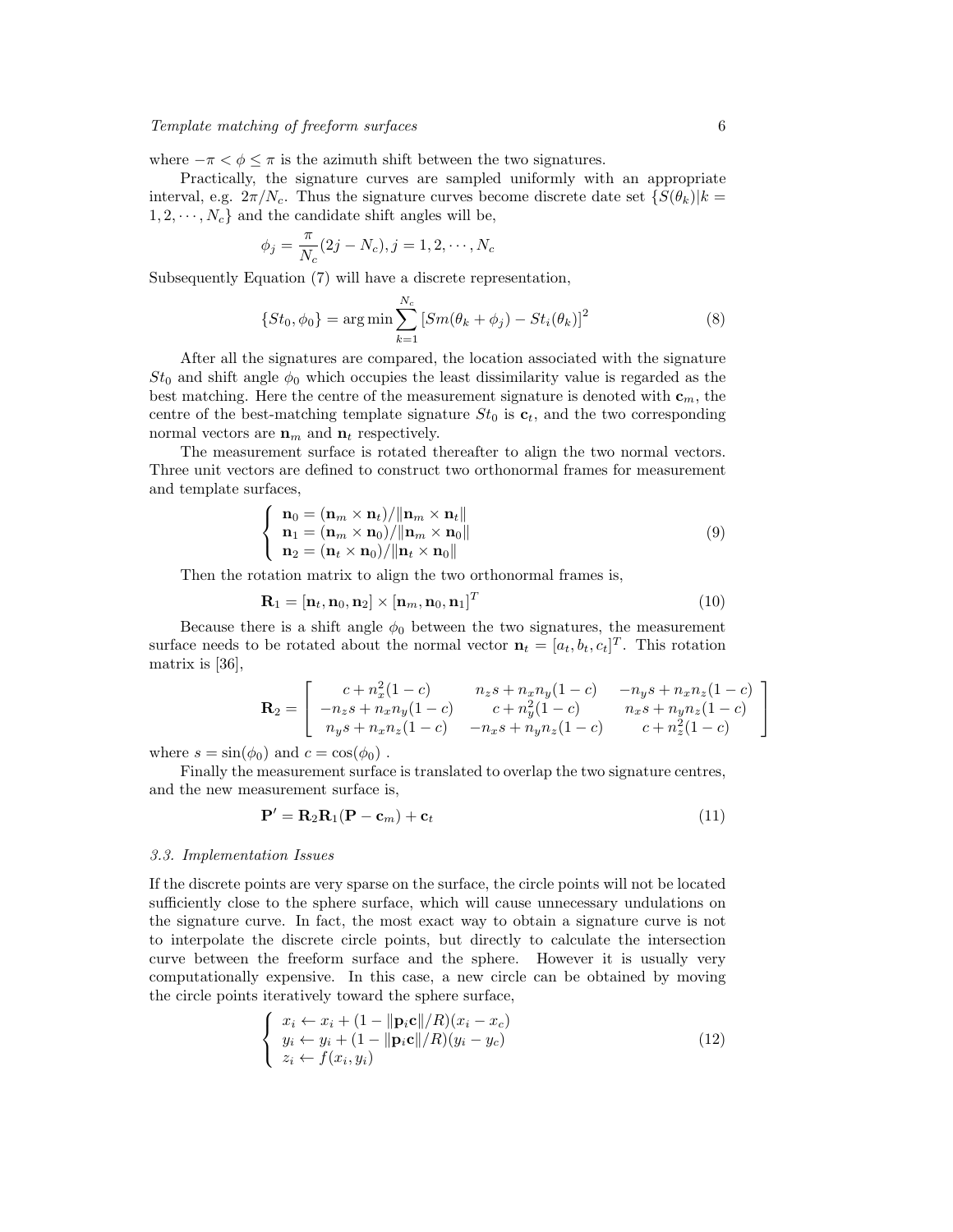In the equation,  $\mathbf{p}_i = [x_i, y_i, z_i]^T$  is an arbitrary circle point,  $\mathbf{c} = [x_c, y_c, z_c]^T$  is the signature centre, R is the radius of the signature sphere and  $z = f(x, y)$  is the analytical function of the freeform surface. If the template is given as a parametric function, this can be interpolated by solving a nolinear point-inversion problem[35]. It is demonstrated that usually via several iterations, the circle points will be very close to the sphere surface and a smooth signature curve can be obtained. To make the signature more descriptive, more points can be sampled on one signature circle, and multiple concentric circles can be employed for one signature. Consequently the signature can represent the shape in several bounding areas and more geometrical information can be involved.

The template signature centres are discrete points sampled on the template. It is almost impossible to find the exact correspondance location of the measurement surface. The goal of the SRS matching is to find the candidate location which is nearest to the real correspondance position. If the rough correspondance area is already known before matching, it is feasible to arrange signature centres with a higher density at this area. At the template area where the surface shape changes greatly, signatures can have significant difference even at two locations that are very near to each other. Therefore, the candidate locations will be sampled with their density proportional to the surface curvatures. If no prior knowledge is supplied about the rough correspondance location or the surface is very smooth, the template signature centres can be sampled uniformly with an appropriate spacing. It is apparent that if a higher density is adopted, the matching error can be reduced. But more signatures need to be calculated and compared, which will subsequently increase the computational expense. To solve this problem, the template signature centres can be selected in a coarse-to-fine approach, i.e. first sampling centres with a bigger spacing, and then sampling centres with a smaller spacing around the neighbourhood of the current best-matching location. This is repeated until the matching result is good enough or the spacing is sufficiently small.

The SRS matching method is based on the assumption that the template location whose signature is the most similar with the measurement signature is nearest to the real correspondance location. But this may not necessarily be true. The signature curve is taken from the circle points and only the surface shape at this bounding area is involved, rather than the shape of the whole surface, and hence there may be many locations having nearly the same signature curve, especially for the surfaces which include symmetric parts. As a result of measurement noise and calculation error, the location occupying the best-matching signature may be an incorrect one. That is to say, the real correspondance location will have a well matched signature, but the signature which is the most similar to the measurement signature may not be at the correct correspondance location. To solve this problem, a residual-checking strategy is employed. All the plausible matching locations are sorted in an ascending order by their signature structured functions in Equation (8). The matching residual of each location is checked successively. Once the preset residual threshold is satisfied, the checking process is terminated and a correct location is found. Here, the RMSE (Root Mean Squared Error) of the residual is adopted as a metric to assess the matching quality.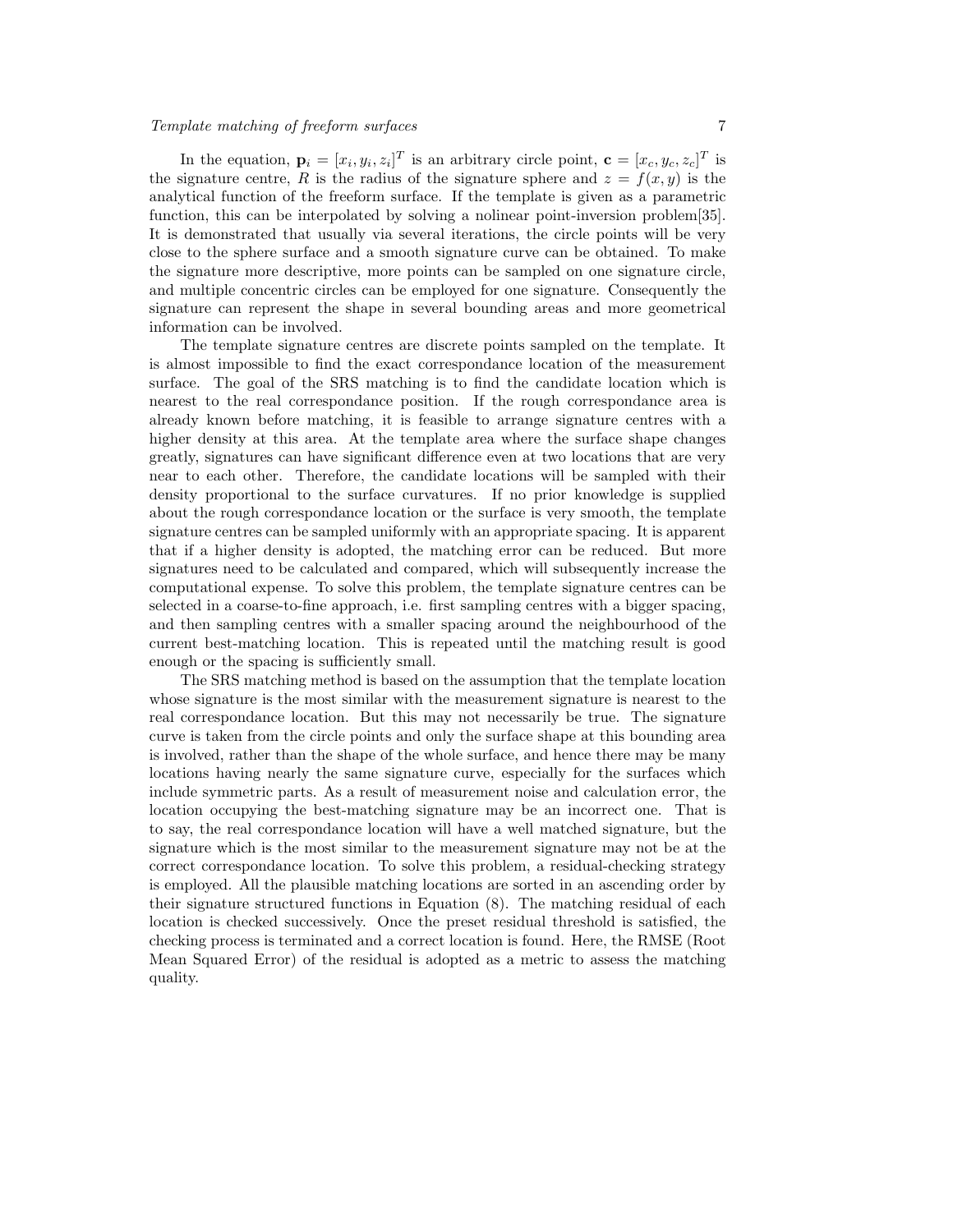#### *3.4. Utilization of SRS*

The spin image method [18] is a very popular representation for image registration. It creates a local 2D image for each chosen oriented point. For each neighbourhood point, only the distances to the fitted plane and to the normal vector are recorded and the azimuth angle are ignored. At least two spin images are needed to restrict 6 degrees of freedom in the 3D space, subsequently the involved region of each image will be much smaller than the measured surface. Since the surface shapes used in precision engineering are normally very smooth and local shape variations are not so remarkable, as a consequence not much geometrical information can be included in each image. That means the spin image method may lead to false correpondances. On the contrary, SRS utilizes all the heights and azimuth angles along the entire circle of each signature, instead of accumulating them together. Thus only one SRS is sufficient to establish the relative matching between two surfaces.

Compared with Chua and Jarvis' point signature [19], SRS does not need to calculate intersection curves between the freeform surface and the placed spheres, hence the computational cost is greatly reduced. More importantly, the point signature method decides the rotation angle  $\phi$  about the normal vector by overlapping the two points which have the greatest projection distances. When the surface is nearly symmetric, there may be several points which have similar projection distances, consequently false matching will be caused. However SRS records all the angular locations sampled from each signature and decides the azimuth angle by minimising the difference between the two signature curves. Therefore it can make the best use of the shape information in the signature curves and a more reliable matching result can be obtained. Furthermore, the point signature is locally defined at a small area on the surface whilst SRS is a global one. Since most freeform surfaces in the precision metrology field are very smooth, there will not be significant difference between the locally defined signatures. Therefore the point signature is not appropriate for application in precision engineering either.

It is worth noting that SRS does not work well for non-smooth surfaces. It is based on the assumption that two locations near to each other have similar signatures. This holds true for most smooth freeforms surfaces. If a surface contains great shape variation, sharp edges, peaks, pits or steps, the signatures will be significantly different even when the two locations are very near to each other. Here the spin image method is recommended for surfaces with salient global shapes, and the point signature method to match surfaces with many significant local variations.

Furthermore if the measurement surface is a long and narrow patch, the radius of the signature will be relatively very small and not much information is involved in the sphere region of the signature, so that SRS cannot represent the surface shape very well. Fortunately, this rarely occurs in practice.

# **4. Refinement Based on the Orthogonal Distance Fitting**

After initial matching with the structured region signature algorithm, final fitting is performed to optimize the result. The ICP method could be adopted here. Its superiority is that the ICP method can register different types of representations in either continuous or discrete forms. Hence it is not necessarily required to supply a design function or to reconstruct the given discrete template into a continuous function. However, it is very computationally expensive to establish point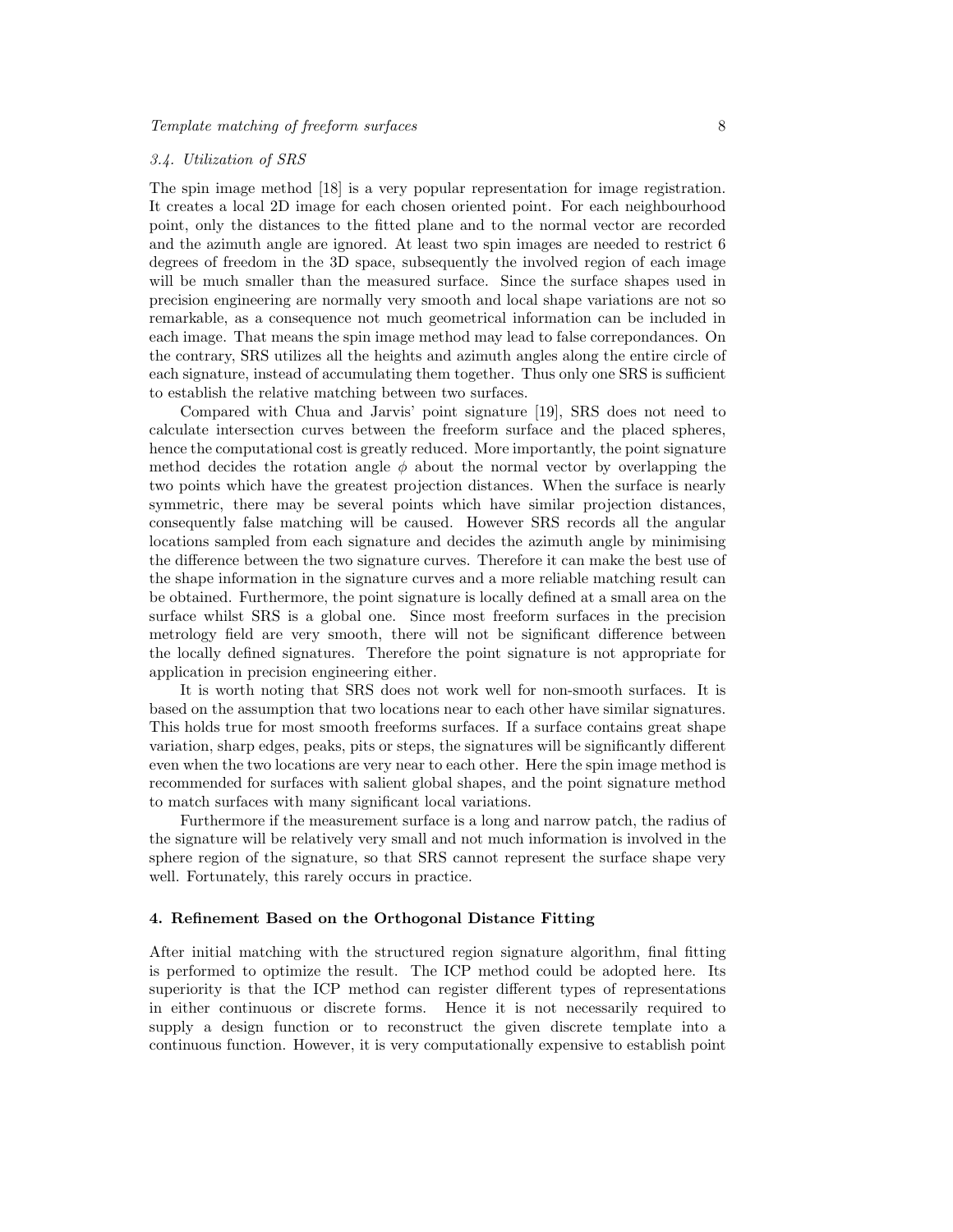correspondances between the two surfaces. False correpondances often appear and it is not easy to distinguish and reject them [37]. Furthermore, the point sets of the given nominal model may be very sparse and consequently the final fitting accuracy is restricted. Therefore this paper adopts a derivative based method and a continuous function is required for the template.

If the measurement data are to be located within a tolerance zone of width *t*, the orthogonal distances from the measurement points to the associated surface should not be greater than *t/*2 [38, 39]. Thus the refinement result is better when calculated based on the orthogonal distance fitting (ODF); otherwise some points will be overweighted and the fitted results can be biased. NURBS (*Non-Uniform Rational B-Spline*) has become a standard representation in both academy and industry [35] and it is commonly used in CAD models. It is a parametric representation with two footpoint parameters  $\{u, v\}$ , which are usually normalized into a span [ $-1$ , 1]. As a result the orthogonal distance matching with parametric templates will be considered,

$$
\min_{\mathbf{m}} \sum_{i=1}^{N} \min_{u_i, v_i} \|\mathbf{p}_i - \mathbf{q}_i\|^2
$$
\n(13)

This means, the matching problem is solved in a nested approach. Firstly solve the foot-point parameters  $\{u_i, v_i\}$  associated with the orthogonal projection point  $q_i$  on the template for each measurement point  $p_i$  at the inner iteration, and then update the six motion parameters  $\mathbf{m} = [\theta_x, \theta_y, \theta_z, t_x, t_y, t_z]^T$  at the outer iteration. A fast and stable method was adopted to calculate projection points on NURBS surfaces [40]. This will not be presented in detail here.

If the reference function is moved into a non-standard position, the representation will become rather complicated. It is proved that moving the measurement data is equivalent to moving the template, and their fitting results are the same [29]. As a consequence transformations are always performed on the measurement data in this paper.

A vector is defined as  $\mathbf{g} \in \mathbb{R}^{3N \times 1}$ ,

$$
g_k = \begin{cases} x_i - X_i, & k = 3i - 2 \\ y_i - Y_i, & k = 3i - 1 \\ z_i - Z_i, & k = 3i \end{cases}, i = 1, 2, ..., N
$$

where  $[X_i, Y_i, Z_i]^T = \mathbf{q}_i$ .

Then Equation (13) can be rewritten as,

$$
\min_{\mathbf{m}} \sum_{i=1}^{3N} g_k^2 = \min_{\mathbf{m}} \sum_{i=1}^{3N} \mathbf{g}^T \mathbf{g}
$$
\n(14)

It can be solved with the Levenberg-Marquardt algorithm [41]

$$
\left[ \left( \frac{\partial \mathbf{g}}{\partial \mathbf{m}} \right)^T \frac{\partial \mathbf{g}}{\partial \mathbf{m}} + \lambda \mathbf{I} \right] \delta \mathbf{m} = -\left( \frac{\partial \mathbf{g}}{\partial \mathbf{m}} \right)^T \mathbf{m}
$$
(15)

here **I** is a  $6 \times 6$  identity matrix.

The three rows of the Jacobian matrix  $J = \partial g / \partial m \in \mathbb{R}^{3N \times 6}$  associated with the point **p***<sup>i</sup>* are,

$$
\begin{bmatrix} \mathbf{J}_{3i-2} \\ \mathbf{J}_{3i-1} \\ \mathbf{J}_{3i} \end{bmatrix} = \frac{\partial \mathbf{p}_i}{\partial \mathbf{m}} - \frac{\partial \mathbf{q}_i}{\partial \mathbf{u}_i} \frac{\partial \mathbf{u}_i}{\partial \mathbf{m}}
$$
(16)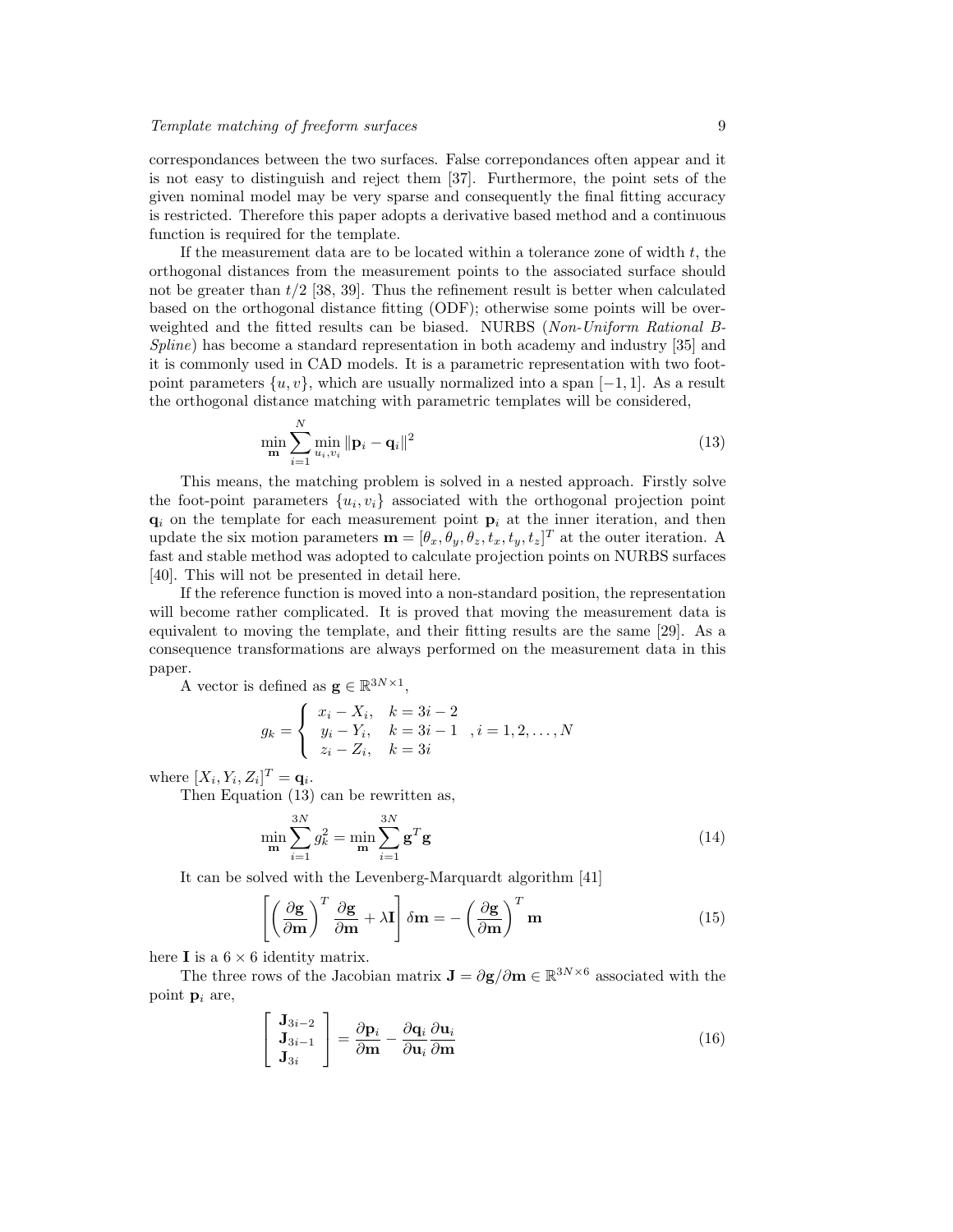Here  $\mathbf{u}_i = [u_i, v_i]^T$  are the foot-point parameters of  $\mathbf{q}_i$ . When the measurement point  $\mathbf{p}_i$  moves, the closest point  $\mathbf{q}_i$  moves as well and the corresponding footpoint parameters  $\mathbf{u}_i$  need to be updated simultaneously. Some researchers ignore the parameter dependency for the ease of implementation [32], but the fitting accuracy can be greatly influenced. Here the parameter dependency *∂***u***i/∂***m** will be derived as follows.

Each pair of points are nearest to each other and the following equation always holds true [42],

$$
\frac{\partial}{\partial \mathbf{u}_i} (\mathbf{p}_i - \mathbf{q}_i)^T (\mathbf{p}_i - \mathbf{q}_i)
$$
  
= -(\frac{\partial \mathbf{q}\_i}{\partial \mathbf{u}\_i})^T (\mathbf{p}\_i - \mathbf{q}\_i)  
= 0

For the sake of clarity, the subscript *i* is omitted and the partial derivatives *∂***q***/∂***u** can be rewritten as **qu**, so that,

$$
\frac{\partial}{\partial \mathbf{m}}(-\mathbf{q}_{\mathbf{u}}^{T}(\mathbf{p}-\mathbf{q}))
$$
\n
$$
= \mathbf{q}_{\mathbf{u}}^{T}\mathbf{q}_{\mathbf{u}}\mathbf{u}_{\mathbf{m}} - \begin{bmatrix} \mathbf{q}_{uu}^{T}(\mathbf{p}-\mathbf{q}) & \mathbf{q}_{uv}^{T}(\mathbf{p}-\mathbf{q}) \\ \mathbf{q}_{uv}^{T}(\mathbf{p}-\mathbf{q}) & \mathbf{q}_{vv}^{T}(\mathbf{p}-\mathbf{q}) \end{bmatrix} \mathbf{u}_{\mathbf{m}} - \mathbf{q}_{\mathbf{u}}^{T}\mathbf{p}_{\mathbf{m}}
$$
\n
$$
= 0
$$

We obtain,

$$
\mathbf{u}_{\mathbf{m}} = \left\{ \mathbf{q}_{\mathbf{u}}^T \mathbf{q}_{\mathbf{u}} - \begin{bmatrix} \mathbf{q}_{uu}^T (\mathbf{p} - \mathbf{q}) & \mathbf{q}_{uv}^T (\mathbf{p} - \mathbf{q}) \\ \mathbf{q}_{uv}^T (\mathbf{p} - \mathbf{q}) & \mathbf{q}_{vv}^T (\mathbf{p} - \mathbf{q}) \end{bmatrix} \right\}^{-1} \mathbf{q}_{\mathbf{u}}^T \mathbf{p}_{\mathbf{m}}
$$
(17)

Substituting Equation (17) into Equation (16), then the increment of the motion parameter vector in Equation (15) can be obtained.  $\lambda$  in Equation (15) is a damping factor used to guarantee convergence and to control the step length at each iteration. If the matrix  $\mathbf{A} = \mathbf{J}^T \mathbf{J}$  is not positive-definite, or it is ill-conditioned, the solution will be very unstable or even become divergent. Since **A** is a positive-semidefinite Hermitian matrix, according to the spectral theorem,the singular values are the same with its eigen-values [43], i.e.

$$
\mathbf{A} = \mathbf{U}\mathbf{S}\mathbf{U}^T
$$

where  $\mathbf{U} \in \mathbb{R}^{6 \times 6}$  is an orthogonal matrix and  $\mathbf{S} = diag{\lbrace \sigma_1, \sigma_2, \ldots, \sigma_6 \rbrace}$ . Here  $\sigma_1 \geq \sigma_2 \geq \ldots \geq \sigma_6$  are the singular values. It is evident that,

$$
\mathbf{A} + \lambda \mathbf{I} = \mathbf{U}(\mathbf{S} + \lambda \mathbf{I})\mathbf{U}^T
$$

Therefore the singular value decomposition does not need to be performed twice and the new singular values are  $\{\sigma'_i | \sigma'_i = \sigma_i + \lambda, i = 1, 2, \dots, 6\}$ . A very large  $\lambda$  will reduce the step length of the motion parameters and a very small singular value will make the solution unstable [44]. Consequently  $\lambda$  is selected according to the value of *σ*<sub>6</sub>. If *σ*<sub>6</sub> >  $\epsilon$ , where *∈* is a user-set threshold, e.g. 10<sup>−7</sup>, then  $\lambda = 0$ ; otherwise set  $\lambda = \epsilon - \sigma_6.$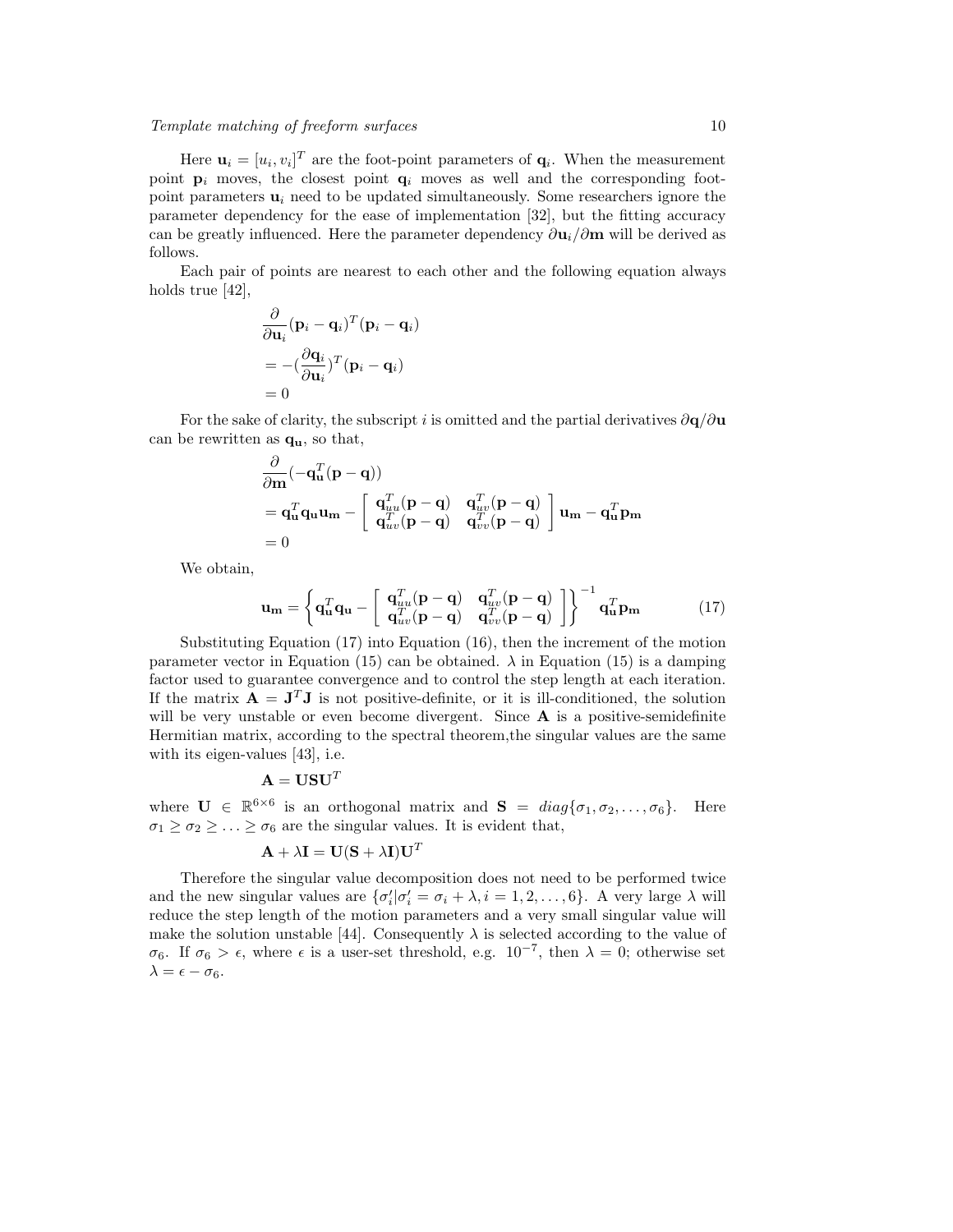#### **5. Numerical Experiments**

In the present paper all the programmes were coded with MATLAB 7 and run on a 3GHz Pentium 4 PC, with 2GB of RAM.

The *peaks* function is commonly utilized in numerical computation [45]. It was adopted to represent the shape of the reference template and modelled with NURBS. A small section was chosen from the template as the measured surface and moved to an arbitrary position as a situation before matching, as shown in Figure 3



**Figure 3.** The relative position before matching

The data points were sampled with a spacing  $d = 0.5$ mm, which is a normal scanning density of coordinate measuring machines. *The Fractional Brownian Motion* illustrated in Figure 4 [46] was employed to simulate noise. Noise with mean value 0 and standard deviation  $0.5\mu$ m was added to the *x*, *y* and *z* coordinates of the data points respectively.

The nominal points were sampled uniformly with a spacing  $d = 0.5$  mm as well. The rough matching was performed with SRS. As the surface is very smooth, the signature centres were uniformly sampled on the template surface. If the spacing between these centres was adopted to be  $D = R/3$  ( $R = 9.813$ mm is the radius of the signature sphere) and  $N_c = 50$  data points were sampled on each signature curve, the matching result is shown in Figure  $5(a)$ .

Then the orthogonal distance fitting was undertaken onto the rough-matched data and template. In order to speed up point projection the whole NURBS template was divided into Bézier patches and then the foot-point parameters of the projection points were solved using the Newton-Raphson algorithm [40]. Three outer iterations were implemented to update the six motion parameters. To evaluate the quality of the refinement result, the relative angular and translational errors of the fitted result with respect to the ideal location are given in Table 1. Since the optimization was implemented by minimising the sum of squared orthogonal distances, the residual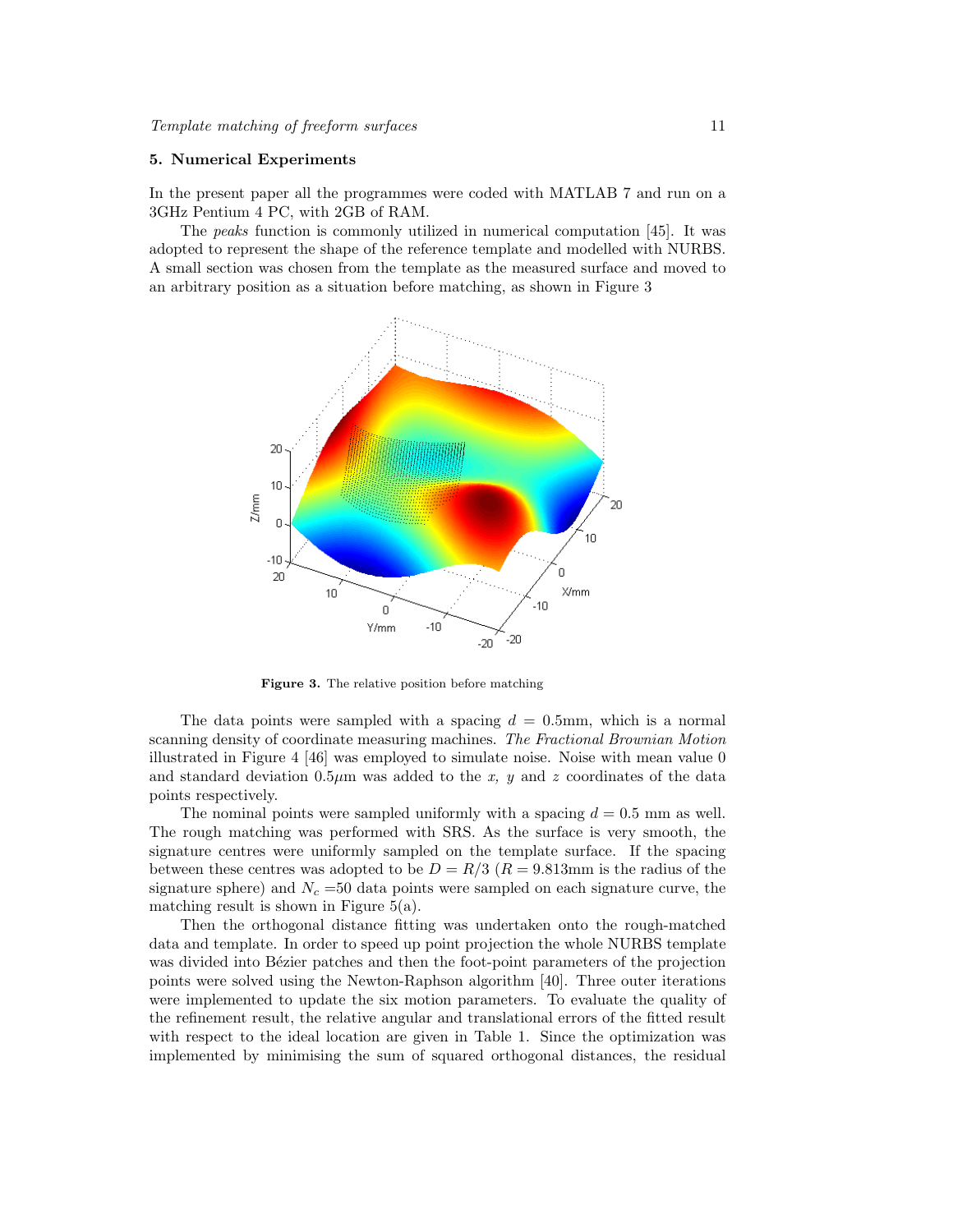is also represented using the orthogonal distances. However, the data points are sampled uniformly on the *X−Y* plane, instead of on the surface, thus the sampling space has been changed and the height parameters  $S_a$  and  $S_q$  [47] cannot be obtained by simply calculating the mean values, and resampling is required. Here the peakto-valley parameter *P−V* is adopted to evaluate the amplitude of the residuals. For consistency, the orthogonal distances associated with the rough-matched data by SRS are also calculated, although SRS does not need to calculate these distances or even a continuous representation is not required for the template. The corresponding *S<sup>z</sup>* parameter is also presented in Table 1.

| <b>Table 1.</b> The matching result of the two-stage strategy |                          |               |                   |                              |             |            |              |           |
|---------------------------------------------------------------|--------------------------|---------------|-------------------|------------------------------|-------------|------------|--------------|-----------|
| Method                                                        | Angular error $(^\circ)$ |               |                   | Positional $error(mm)$       |             |            |              |           |
|                                                               | $\theta_x$               | $\theta_{ii}$ | $\theta_{\gamma}$ | $\iota_r$                    | $\iota_{1}$ | $t_z$      | $P-V(\mu m)$ | Time(sec) |
| <b>SRS</b>                                                    | 0.91                     | 0.83          | 1.75              | 0.18                         | 0.27        | $-0.11$    | 601          | 0.40      |
| ODF                                                           | $-1.06e-3$               | $-3.81e-4$    | $-3.08e-3$        | $-2.13\mathrm{e}{\text{-}5}$ | 6.54e-4     | $-5.24e-5$ | 5.30         | 6.270     |

**Table 1.** The matching result of the two-sta

From this table we can see that SRS can find a very good rough match. Theoretically the translational error of SRS is no greater than *D* and the rotational error of the azimuth angle  $\phi$  is no greater than  $2\pi/N_c$ .

Table 1 shows ODF improves the matching accuracy by three orders and the residual achieves the same amplitude as the introduced noise, i.e. an accurate matching is established and the relative form deviation of the measured data with respect to the nominal shape can be evaluated accordingly.

To demonstrate the superiority of the procedure presented in this paper, it was compared with the most commonly used registration technique ICP (Iterative Closest Point). The correspondance relationship between point pairs is established using the *k*-D tree [48] and the motion parameters are worked out with the singular value decomposition technique [49]. Both ODF and ICP are run 25 iterations and their rotational and translational errors at each iteration are listed in Figures  $6(a)$  and  $6(b)$ respectively.

The ODF result converges after only three iterations. Its convergence rate depends on the relative value of the residual, i.e. on the quality of rough matching and the amplitude of noise. If the SRS matching result is good enough, the convergence rate can achieve a quadratic order, as shown in this example. Otherwise the motion parameters will converge linearly. In some cases when the rough position is beyond the convergence domain of ODF, the fitting result may be incorrect or even diverge[50]. However, the convergence rate of ICP is linear, and usually ICP needs more than 20 iterations to obtain a good matching between two point sets. Moreover, it tends to be trapped at a local minimum. Especially when both the template and data points have nearly the same density and the same distribution mode, ICP will intend to overlap point pairs, instead of finding the best matching between the two surfaces [51], i.e. it is the lateral point locations, instead of the geometrical shapes of the surfaces that determine the matching result. That is why ICP cannot overcome the relative shift in the *y* direction (approximately *d/*2) in Figure 6(b).

Therefore ICP is not preferable for the applications in precision metrology, and the derivative-based methods which employ continuous template functions always deserve a prior consideration. If the representation of the reference surface is very complicated, which causes the derivatives very difficult to be obtained, the finite difference method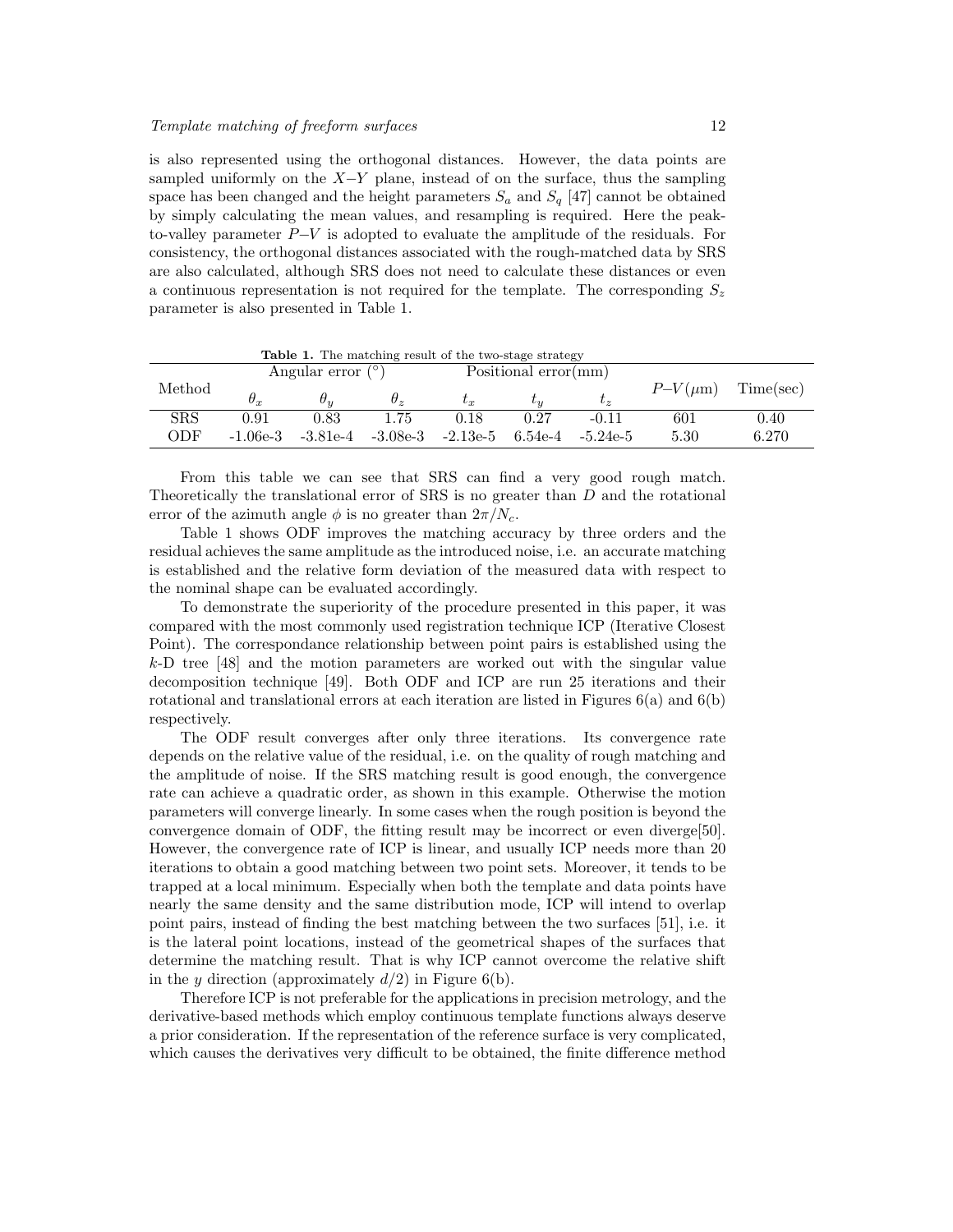can be utilized[52].

# **6. Conclusions and Future Work**

To assess the form quality of a freeform surface, the measured data need to be matched with the reference template. In this paper the whole matching procedure is divided into two stages, initial matching and final matching.

An initial matching algorithm called the Structured Region Signature is proposed. It represents the surface shape with a one-dimensional signature profile, thus is very efficient and straightforward to implement. The signature is a global feature of a surface, and not sensitive to measurement noise and local surface variation. The accuracy of rotation is determined by the sampling density of points on each signature profile, whereas the accuracy of translation is restricted by the sampling spacing of the candidate signature centres on the template.

When an approximate position is supplied, the final optimization is performed thereafter. It is carried out by minimising the sum of squared orthogonal distances from the measured data to the reference surface. It is consistent with the definition of form deviations in ISO standards and the bias in the fitted parameters can be greatly reduced. Compared with the extensively used ICP method, it shows superiority in both accuracy and efficiency. The least squared distances adopted here is the best estimator when the noise in the data obeys the normal distribution. But in practice the distribution of errors may be in other forms and the data probably include defects or outliers, which may cause significant error in the matching result. Hence the objective function of refinement will be adopted according to the distribution of the measurement errors. Various robust estimators such as the  $\ell_1$  norm [53], the least median deviation [54], the reweighted least squares [55] et al will be investigated to improve the robustness and accuracy of the final matching programme.

#### **Acknowledgements**

The authors gratefully acknowledge the Royal Society for a Wolfson Research Merit Award and the European Research Council for its programme ERC-2008-AdG 228117- Surfund.

#### **References**

- [1] Goch G, Tschudi U 1992 A universal algorithm for the alignment of sculptured surfaces *Annals of the CIRP* **41** 597-600.
- [2] ISO/TS 17450-1:2005 *Geometrical Product Specifications (GPS)-General Concepts-Part 1: Model for Geometrical Specification and Verification*.
- [3] Hume K J 1970 *Engineering Metrology* 3rd Ed, MacDonald Technical & Scientific, London.
- [4] Jastram M O 1996 *Inspection and Feature Extraction of Marine Propellers*, MSc Thesis, MIT, USA.
- [5] Malacara D 2007 *Optical Shop Testing* 3rd Ed, John Wiley&Sons
- [6] Li Y, Gu P 2005 Inspection of free-form shaped parts *Robotics and Computer-Integrated Manufacturing* **21**(4-5) 421-430.
- [7] Wang P J, Chen J H, Li Z Q et al 1997 A new algorithm for the profile error of a parameter surface *J Huazhong Univ. Sci. and Technol.* **25**(3)1-4.
- [8] Cheung C F, Li H F, Kong L B et al 2006 Measuring ultra-precision freeform surfaces using a robust form characterization method *Meas. Sci. Technol.* **17** 488-494.
- [9] Kyprianou L 1980 *Shape Classification in Computer-Aided Design* PhD Thesis, Cambridge University, UK.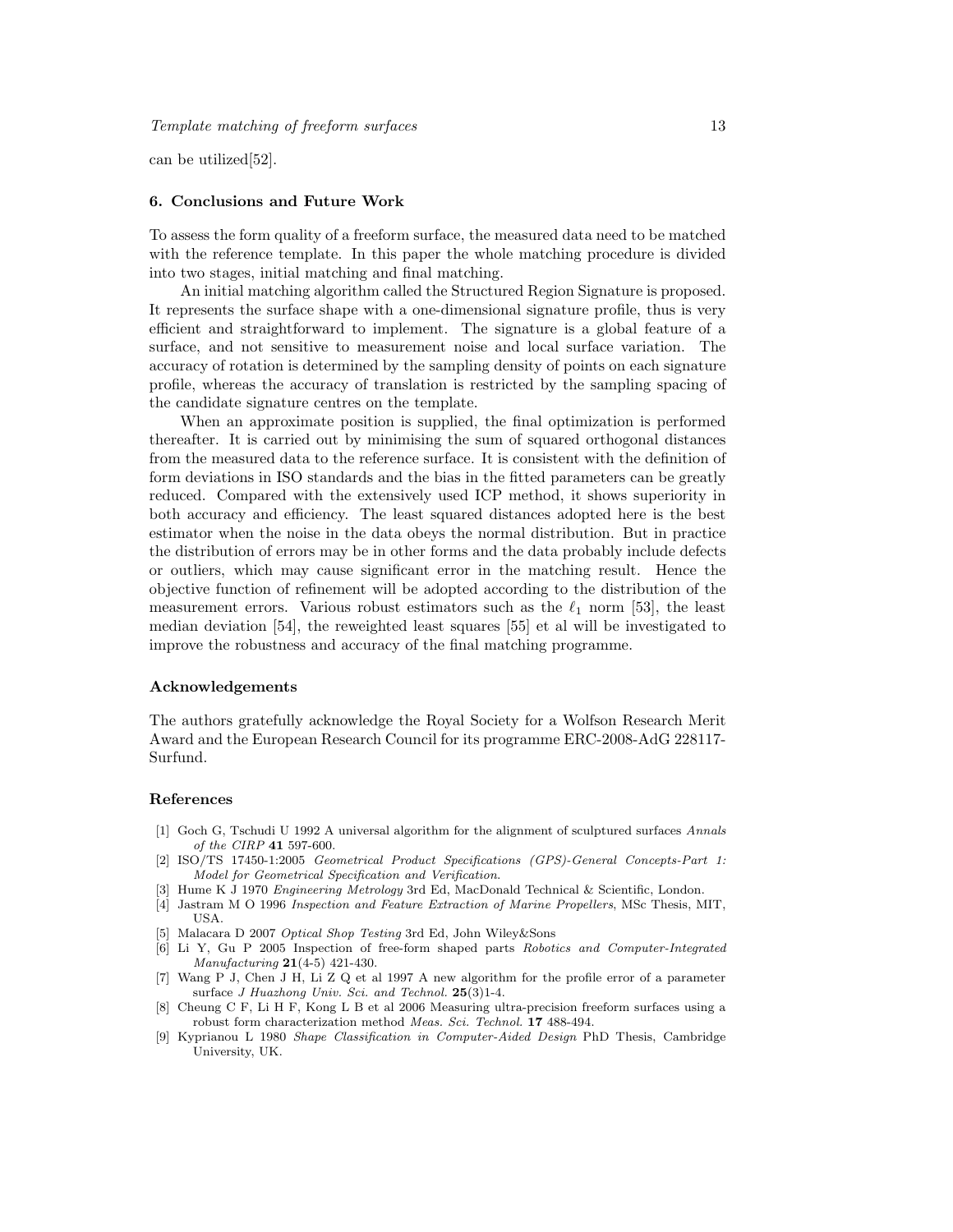- [10] Joshi S, Chang T C 1988 Graph-based heuristics for recognition of matching features from a 3D solid model *Computer Aided Design* **20**(2) 58-66.
- [11] Brown L G 1992 A survey of image registration techniques *ACM Computing Surveys* **24**(4) 325-376.
- [12] Groemer H 1996 *Geometric Applications of Fourier Series and Spherical Harmonics*, Cambridge University Press.
- [13] Zhang C, Chen T 2001 Efficient feature extraction for 2D/3D objects in mesh representation *IEEE Int. Conf. Image Proc* Thessakoniki, Greece.
- [14] Sukumar S R 2004 *Curvature Variation as Measure of Shape Information* Master Thesis, University of Tennessee, USA.
- [15] Gelfand N, Mitra N J, Guibas L J et al 2005 Robust global registration. In Desbrun M,Pottmann H, Editors *Eurographics Symp. on Geometry Proc.* 197-205.
- [16] Iyer N, Jayanti S, Lou K et al 2005 Three-dimensional shape searching: state-of-the art review and future trends *Computer Aided Design* **37** 509-530.
- [17] Planitz B M, Maeder A J, Williams J A 2005 The correspondence framework for 3D surface matching algorithms *Computer Vision and Image Understanding* **97** 347-383.
- [18] Johnson A E 1997 *Spin-Images: a Representation for 3-D Surface Matching* PhD Thesis,Carnegie Mellon University, USA.
- [19] Chua C, Jarvis R 1997 Point signatures: a new representation for 3D object recognition *Inter. J. Comput. Vision* **25** (1) 63-85.
- [20] Ashbrook A, Fisher R, Werghi N, Robertson C 1998 Aligning arbitrary surfaces using pairwise geometric histograms *Proc. Noblesse Workshop on Non-linear Model Based Image Analysis*, Glasgow, Scotland 103-108.
- [21] Horn B K P 1987 Closed-form solution of absolute orientation using unit quaternions *J Opt. Soc. Am.* **4**(4)629-642.
- [22] Besl P J, McKay N D 1992 A method for registration of 3-D shapes *Trans. Patt. Anal. and Machine Intell.* **14**(2)239-256.
- [23] Krsek P, Pajdla T, Hlavác V 2002 Differential invariants as the base of triangulated surface registration *Computer Vision and Image Understanding* **87**(1-3) 27-38.
- [24] Rusinkiewicz S, Levoy M 2001 Effiient variants of the ICP algorithm *3rd Inter. Conf. 3D Digital Imaging and Modeling* 145-152.
- [25] Press W H, Teukolsky S A, Vetterling W T 2002 *Nnumerical Recipes in C++* 2nd ed, Cambridge University Press.
- [26] Forbes A B 1990 Least squares best fit geometric elements *Algor for Approx II* ed J C Mason and M G Cox. 311-319 (London: Chapman and Hall)
- [27] Zhang Z 1997 Parameter estimation techniques: a tutorial with application to conic fitting *Image and Vision Computing 15*(1) 59-79.
- [28] Ahn S J, Rauh W, Warnecke H J 2001 Least-squares orthogonal distances fitting of circle sphere, ellipse, hyperbola and parabola *Patt. Recog.* **34**(12) 2283-2303.
- [29] Atieg A, Watson G A 2003 A class of methods for fitting a curve or surface to data by minimizing the sum of squares of orthogonal distances *J Computat. and Appl. Math* **158**(2) 277-296.
- [30] Fitzgibbon A W 2003 Robust registration of 2D and 3D point sets *Image and Vision Computing* **21** 1145-1153
- [31] Boggs P T, Byrd R H, Schnabel R B 1987 A stable and efficient algorithm for nonlinear orthogonal distance regression *SIAM J Stat Comput* **8**(6) 1052-1078.
- [32] Sourlier D M 1995 *Three Dimensional Feature Independent Bestfit in Coordinate Metrology*, PhD Thesis, Swiss Federal Inst. of Technol. Zürich.
- [33] Hoppe H, DeRose T, Duchamp T et al 1992 Surface reconstruction from unorganized points *Comput. Graphics* **26**(2) 71-78.
- [34] Barker R M, Cox M G, Forbes A B et al 2004 *Discrete Modelling and Experimental Data Analysis* NPL Report
- [35] Piegl L, Tiller W 1997 *The NURBS Book* 2nd ed, Springer-Verlag, New York.
- [36] Grimson W E L,Lozano-Perez T 1984 Model-based recognition and localization from sparse range or tactile data *Inter. J. Robotics Res.* **3**(3) 3-35.
- [37] Xiao G, Ong S H, Foong K W C 2006 Registration of partially overlapping surfaces by rejection of false point correspondences *Patt. Recog.* **39** 373-383.
- [38] DIN 32880-1:1986 *Coordiante Metrology-Geometrical Fundamental Principles, Terms and Definitions*, German Standard, Beuth Verlag, Berlin.
- [39] ISO 1101:2004 *Geometrical Product Specifications (GPS)-Geometrical Tolerancing-Tolerances of Form, Orientation, Locatoin and Run-out*.
- [40] Zhang X, Jiang X, Scott P J et al 2009 A fast point projection approach of NURBS surfaces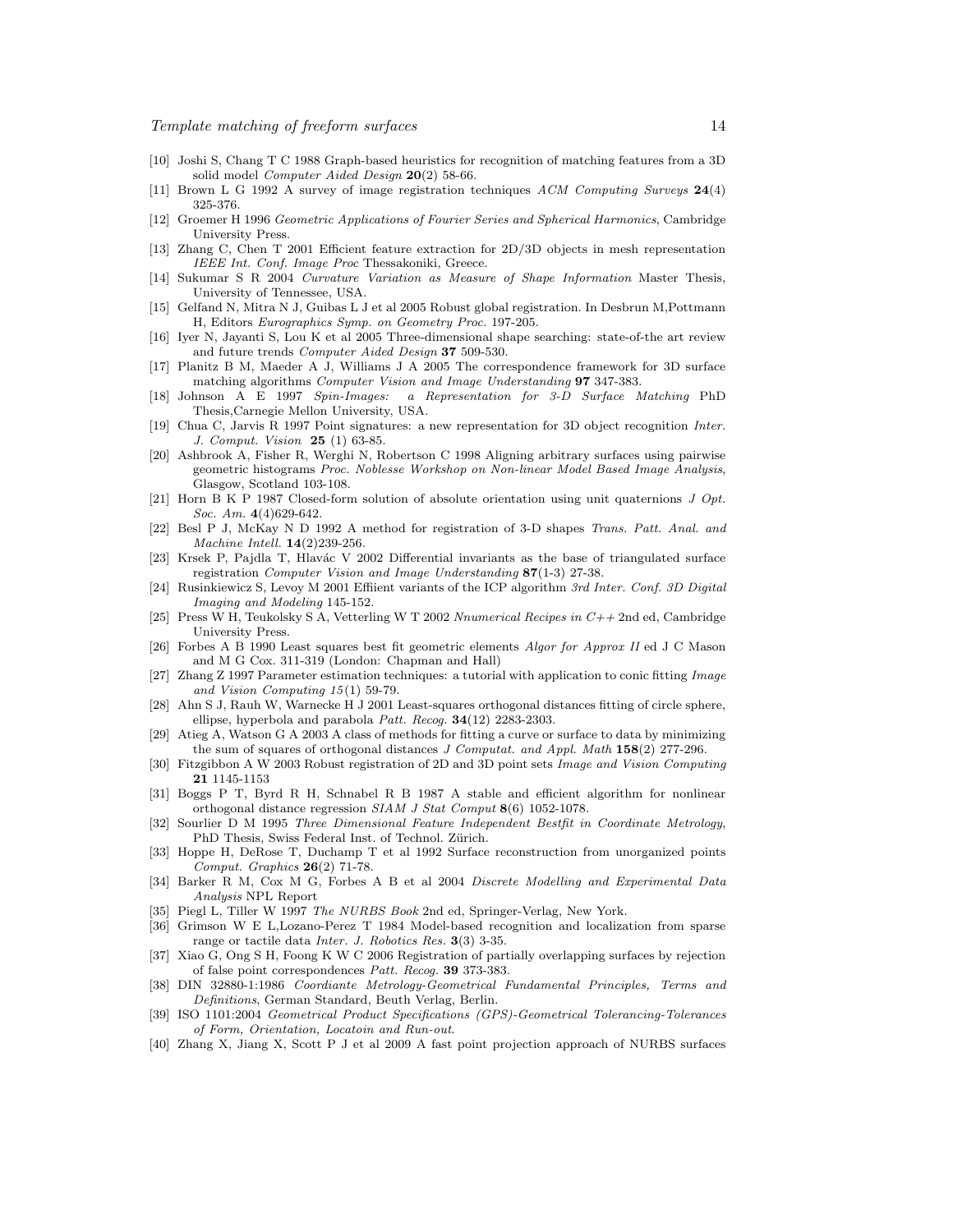*Algor. for Approx. VI* ed J Levesley et al (Springer)

- [41] Marquardt D W 1963 An algorithm for least squares estimation of nonlinear parameters *J. Soc. Indust. Appl. Math.* **11**(2) 431-441.
- [42] Ahn S J 2004 *Least Squares Orthogonal Distance Fitting of Curves and Surfaces in Space*, Springer.
- [43] Halmos P 1963 What does the spectral theorem say? *Am. Math. Monthly* **70**(3)241-247.
- [44] Hansen P C 1998 *Rank-Deficient and Discrete Ill-Posed Problems*, SIAM.
- [45] *MATLAB 7 Function Reference:Volume 3 (P-Z)*, MATLAB help documentation, MathWorks, USA, 2009
- [46] Mandelbrot B B, Van Ness J W 1968 Fractional Brownian motions, fractional noises and applications *SIAM Review* **10** 422-437.
- [47] ISO/DIS 25178-2:2007 *Geometrical product specifications (GPS) Surface texture: Areal Part 2: Terms, definitions and surface texture parameters*
- [48] Bentley J L 1990 K-D trees for semidynamic point sets *Proc. 6th Annual Symp Comput Geom.*187-197.
- [49] Eggert D W, Lorusso A, Fisher R B 1997 Estimating 3-D rigid body transformations: a comparison of four major algorithms *Mach. Vis. and Appl.* **9**(5-6)272-290
- [50] Pottmann H, Huang Q X, Yang Y L et al 2006 Geometry and convergence analysis of algorithms for registration of 3D shapes *Int. J. Computer Vision* **67**(3)277-296
- [51] Zhang X 2009 *Free-Form Surface Fitting for Precision Coordinate Metrology*, PhD Thesis. University of Huddersfield, UK
- [52] Morton K W, Mayers D F 2005 *Numerical Solution of Partial Differential Equations, An Introduction*, Cambridge University
- [53] Watson G A 2000 Some robust methods for fitting parametrically defined curves or surfaces to measured data *Adv. Math. and Comput. Tools in Metrology IV*, World Scientific, Singapore 256-272.
- [54] Rousseeuw P J, Leroy A M 1987 *Robust Regression and Outlier Detection*, John Wiley & Sons, New York.
- [55] Holland P W, Welsch R E 1977 Robust regression using iteratively reweighted least-squares *Communications in Statistics: Theory and Methods* **6**(9)813-827.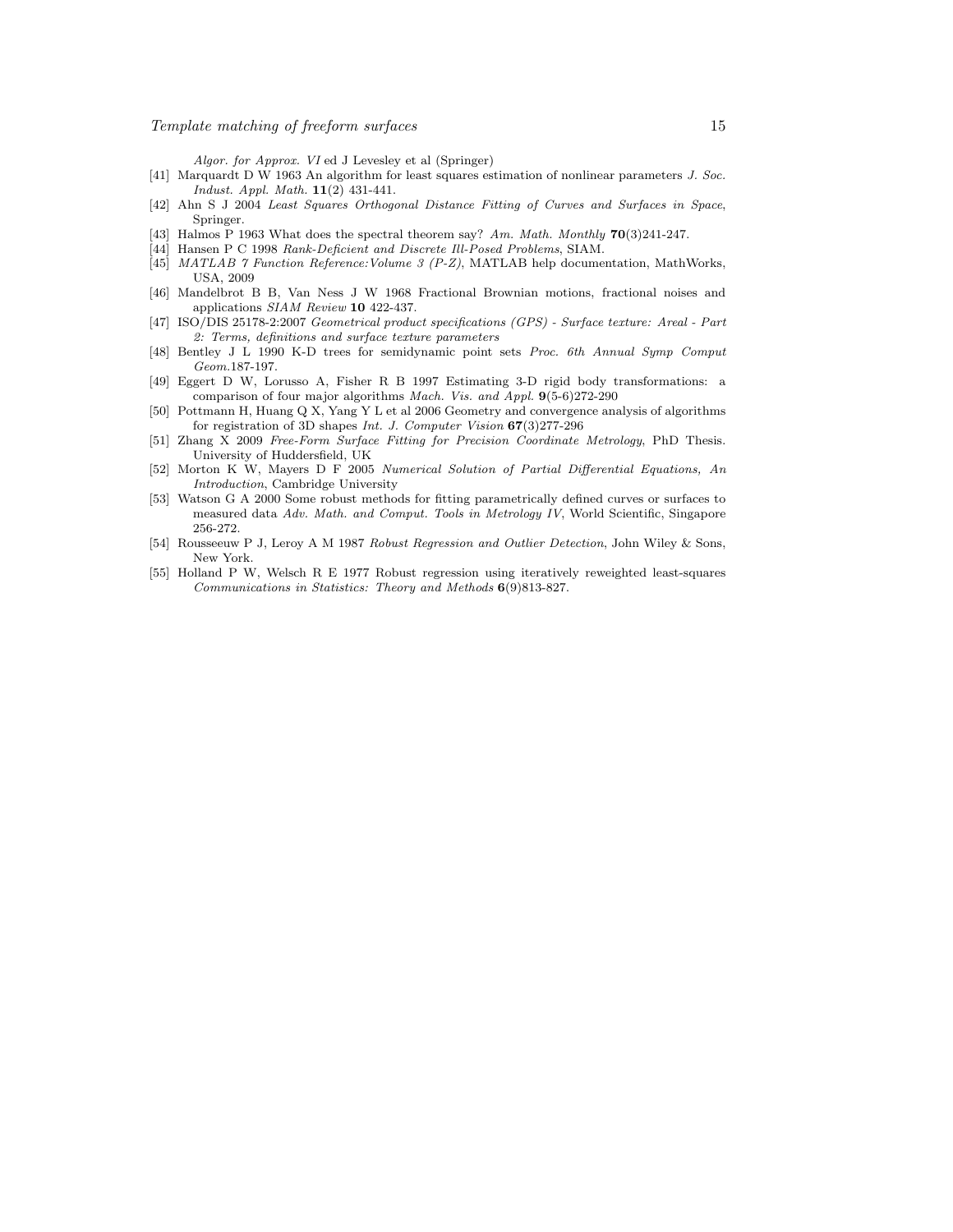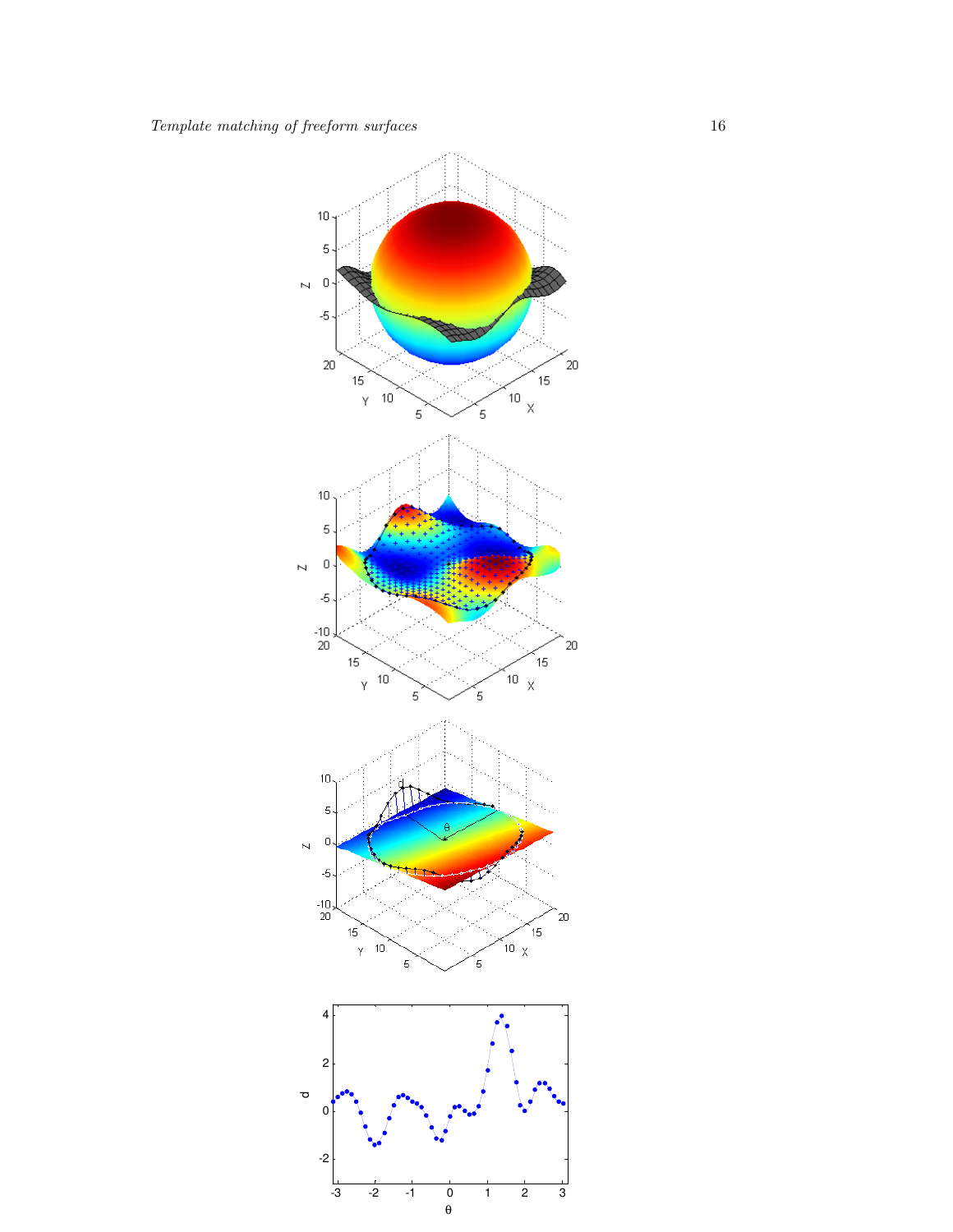

**Figure 2.** Procedure of SRS matching



**Figure 4.** Noise simulated with the fractional Brownian motion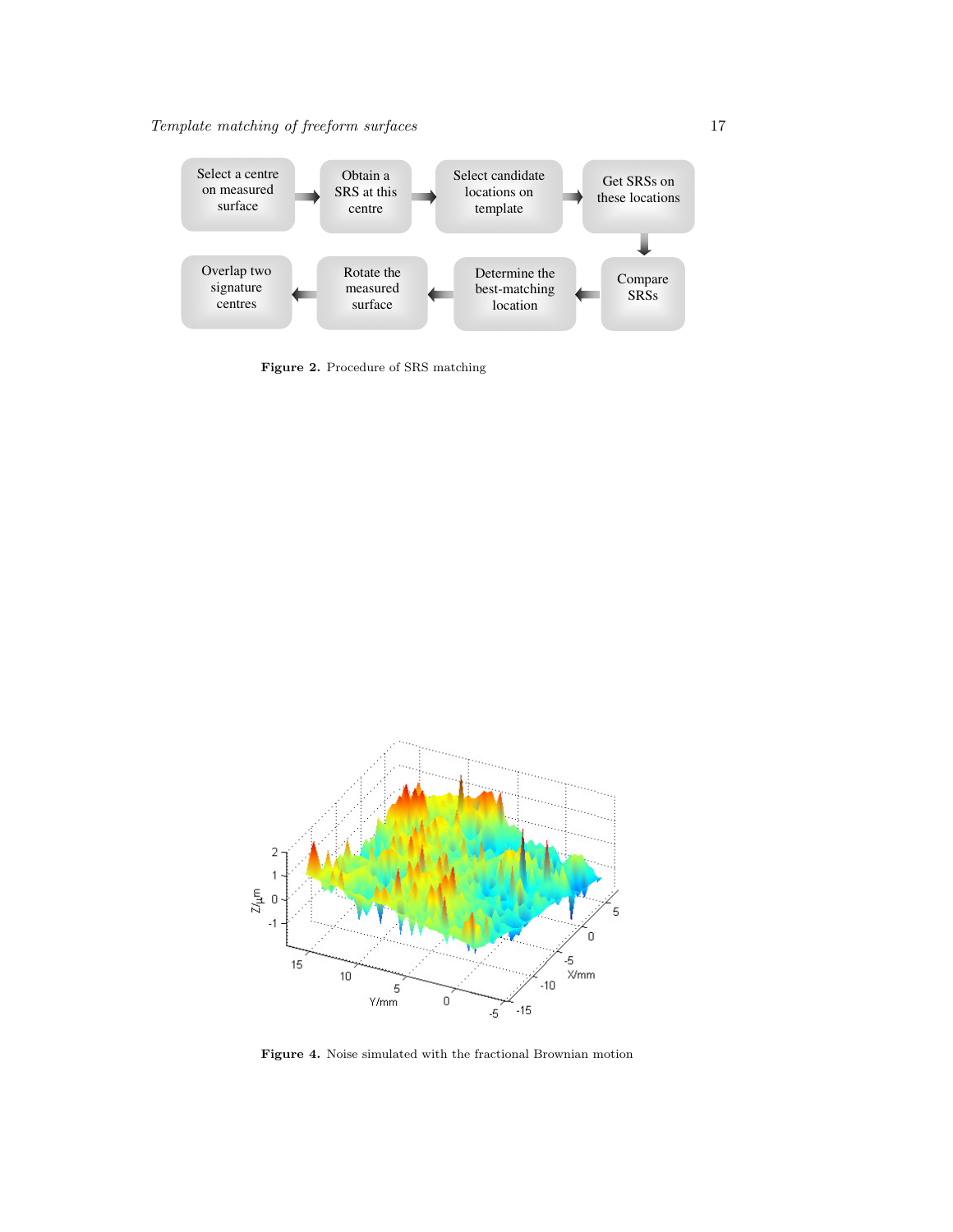

**Figure 5.** Matching results and residuals: (a)SRS result, (b)SRS residual(mm), (c)ODF result and (d)ODF residual(*µ*m)